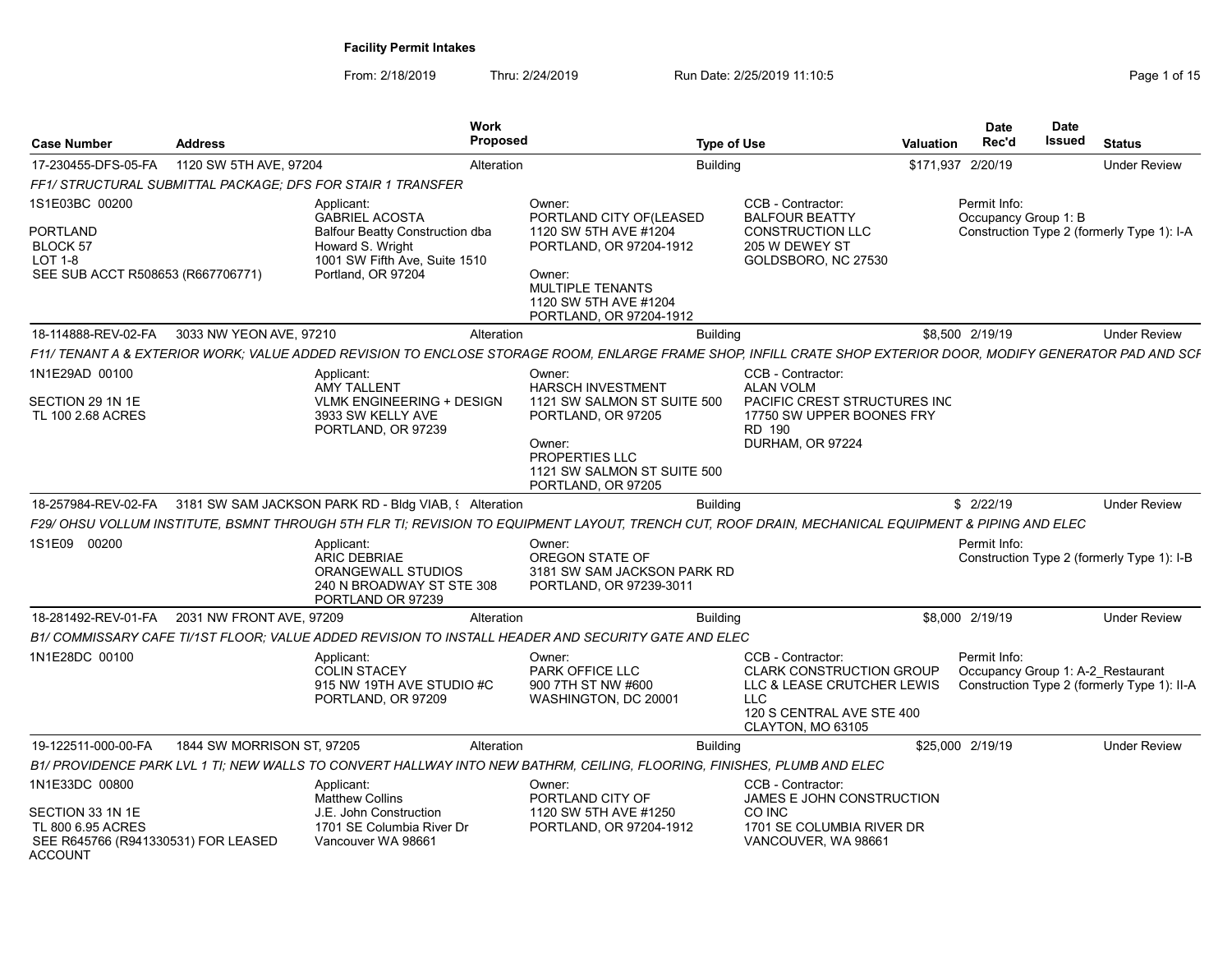| <b>Case Number</b>                                                                                                  | <b>Address</b>             | <b>Work</b><br><b>Proposed</b>                                                                                                                                         |                                                                                                                                                                                            | <b>Type of Use</b>                                                                                                                            | <b>Valuation</b>  | <b>Date</b><br>Rec'd                                                    | <b>Date</b><br>Issued | <b>Status</b>                              |
|---------------------------------------------------------------------------------------------------------------------|----------------------------|------------------------------------------------------------------------------------------------------------------------------------------------------------------------|--------------------------------------------------------------------------------------------------------------------------------------------------------------------------------------------|-----------------------------------------------------------------------------------------------------------------------------------------------|-------------------|-------------------------------------------------------------------------|-----------------------|--------------------------------------------|
| 19-122667-000-00-FA                                                                                                 | 4075 N WILLIAMS AVE, 97227 | Alteration                                                                                                                                                             |                                                                                                                                                                                            | <b>Building</b>                                                                                                                               | \$173,000 2/20/19 |                                                                         |                       | <b>Under Review</b>                        |
|                                                                                                                     |                            | F1/WKA STUDIO 4TH FLR TI; 1ST TIME TENANT, OCCUPANCY B, NEW WALLS TO CREATE OFFICES, FILE RM, KITCHENETTE, OPEN OFFICE AREA, CEILING, FLOORING, FINISHES, PLUMB AND EL |                                                                                                                                                                                            |                                                                                                                                               |                   |                                                                         |                       |                                            |
| 1N1E22DB 13000                                                                                                      |                            | Applicant:<br><b>MICHAEL PERSO</b>                                                                                                                                     | Owner:<br>RUJAX V LLC                                                                                                                                                                      | CCB - Contractor:<br><b>RUBEN J MENASHE INC</b>                                                                                               |                   |                                                                         |                       |                                            |
| <b>ALBINA HMSTD</b><br>BLOCK 27<br>LOT 1&2 EXC PT IN ST<br>LAND & IMPS SEE R605641 (R010505501)<br>FOR MACH & EQUIP |                            | WILLIAM KAVEN ARCHITECTURE 11359 NE HALSEY ST<br>4080 N WILLIAMS AVE, STUDIO 10( PORTLAND, OR 97220)<br>PORTLAND OR 97227                                              |                                                                                                                                                                                            | 11359 NE HALSEY ST<br>PORTLAND, OR 97220-2059                                                                                                 |                   |                                                                         |                       |                                            |
| 19-122687-000-00-FA                                                                                                 | 601 SW 2ND AVE, 97204      | Alteration                                                                                                                                                             |                                                                                                                                                                                            | <b>Building</b>                                                                                                                               | \$300,000 2/20/19 |                                                                         |                       | <b>Under Review</b>                        |
|                                                                                                                     |                            | F2/ MODA 7TH FLR TI; MINOR DEMO, NEW WALLS TO CREATE OFFICES, STORAGE RM, SUPPLY RM, MAIL EQUIPMENT RM, OPEN OFFICE AREAS, CEILING, FLOORING, FINISHES AND ELEC        |                                                                                                                                                                                            |                                                                                                                                               |                   |                                                                         |                       |                                            |
| 1S1E03BA 05000<br><b>PORTLAND</b><br>BLOCK 20<br>LOT 1-4 EXC PT IN ST & LOT 5-8                                     |                            | Applicant:<br><b>VINCE SHERIDAN</b><br>URBAN RENAISSANCE GROUP<br>720 SW WASHINGTON ST<br>PORTLAND OR 97205                                                            | Owner:<br>MORRISON STREET CF LLC<br>PO BOX 1368<br>CARLSBAD, CA 92018                                                                                                                      | CCB - Contractor:<br><b>URBAN RENAISSANCE</b><br><b>CONSTRUCTION LLC</b><br>1425 FOURTH AVE STE 500<br>SEATTLE, WA 98101                      |                   |                                                                         |                       |                                            |
| 19-122725-000-00-FA                                                                                                 | 1000 SW BROADWAY, 97205    | Alteration                                                                                                                                                             |                                                                                                                                                                                            | <b>Building</b>                                                                                                                               |                   | \$53,150 2/20/19                                                        |                       | <b>Under Review</b>                        |
|                                                                                                                     |                            | F4/ ROY LAW STE 900 TI; DEMO WALLS, NEW WALL S TO CREATE CONFERENCE RM, REMODEL RECEPTION AREA, OFFICES, BREAKRM, OPEN OFFICE AREA, CEILING, FLOORING, FINISHES, PL    |                                                                                                                                                                                            |                                                                                                                                               |                   |                                                                         |                       |                                            |
| 1S1E03BB 02400<br><b>PORTLAND</b><br>BLOCK 182<br><b>LOT 5-8</b>                                                    |                            | Applicant:<br><b>RUSS FINLEY</b><br>LRS ARCHITECTS, INC<br>720 NW DAVIS ST, STE 300<br>PORTLAND OR 97209                                                               | Owner:<br>ONE THOUSAND BROADWAY<br>1000 SW BROADWAY #1770<br>PORTLAND, OR 97205-3069<br>Owner:<br><b>BUILDING LIMITED PARTNERSHIP</b><br>1000 SW BROADWAY #1770<br>PORTLAND, OR 97205-3069 | CCB - Contractor:<br><b>FRANK WHITE</b><br>JOHNSON PROJECT SOLUTIONS<br><b>INC</b><br>919 SW TAYLOR STREET SUITE<br>250<br>PORTLAND, OR 97205 |                   | Permit Info:<br>Occupancy Group 1: B Bank, Off.,<br>Med.Off., Pub.Bldg. |                       | Construction Type 2 (formerly Type 1): I-A |
| 19-122749-000-00-FA                                                                                                 | 650 NE HOLLADAY ST, 97232  | Alteration                                                                                                                                                             |                                                                                                                                                                                            | <b>Building</b>                                                                                                                               | \$172,000 2/20/19 |                                                                         |                       | <b>Under Review</b>                        |
|                                                                                                                     |                            | F5/ LIBERTY MUTUAL RESTROOM REMODEL 2ND, 4TH, 5TH, 6TH, & 7TH FLRS TI; REMODEL EXISTING RESTROOMS, CEILING, FLOORING, FINISHES, PLUMB AND ELEC                         |                                                                                                                                                                                            |                                                                                                                                               |                   |                                                                         |                       |                                            |
| 1N1E35BC 00400<br>HOLLADAYS ADD<br>BLOCK 82<br>LOT 1-3<br>INC PT VAC ST LOT 4&5<br>LOT 6-8                          |                            | Applicant:<br><b>MATT FITZGERALD</b><br><b>GBD ARCHITECTS INC</b><br>1120 NW Couch St, #300<br>Portland, OR 97209                                                      | Owner:<br>600 HOLLADAY LIMITED<br><b>PARTNERSHIP</b><br>1211 SW 5TH AVE STE 2230<br>PORTLAND, OR 97204                                                                                     | CCB - Contractor:<br><b>MIKE BROWN</b><br><b>RUSSELL CONSTRUCTION INC.</b><br>20915 SW 105TH AVE<br>TUALATIN, OR 97062                        |                   | Permit Info:<br>Occupancy Group 1: B Bank, Off.,<br>Med.Off., Pub.Bldg. |                       | Construction Type 2 (formerly Type 1): I-A |
| 19-122768-000-00-FA                                                                                                 | 1331 NW LOVEJOY ST, 97209  | Alteration                                                                                                                                                             |                                                                                                                                                                                            | <b>Building</b>                                                                                                                               | \$110,000 2/20/19 |                                                                         |                       | <b>Under Review</b>                        |
|                                                                                                                     |                            | F6/ MANAGEMENT OFFICE 1ST FLR TI; DEMO WALLS, NEW WALLS TO CREATE ENTRY AREA, BATHRM, KITCHENETTE, OPEN OFFICE AREA, WORK AREA, CEILING, FLOORING, FINISHES, PLUMB     |                                                                                                                                                                                            |                                                                                                                                               |                   |                                                                         |                       |                                            |
| 1N1E33AA 03700                                                                                                      |                            | Applicant:<br><b>MATT FITZGERALD</b><br><b>GBD ARCHITECTS INC</b><br>1120 NW Couch St. #300<br>Portland, OR 97209                                                      | Owner:<br>MARPARK BLOCK ONE LLC<br>1136 NW HOYT ST #200<br>PORTLAND, OR 97209-3097                                                                                                         | CCB - Contractor:<br><b>MIKE BROWN</b><br><b>RUSSELL CONSTRUCTION INC.</b><br>20915 SW 105TH AVE<br>TUALATIN, OR 97062                        |                   | Permit Info:<br>Occupancy Group 1: B Bank, Off.,<br>Med.Off., Pub.Bldg. |                       | Construction Type 2 (formerly Type 1): I-A |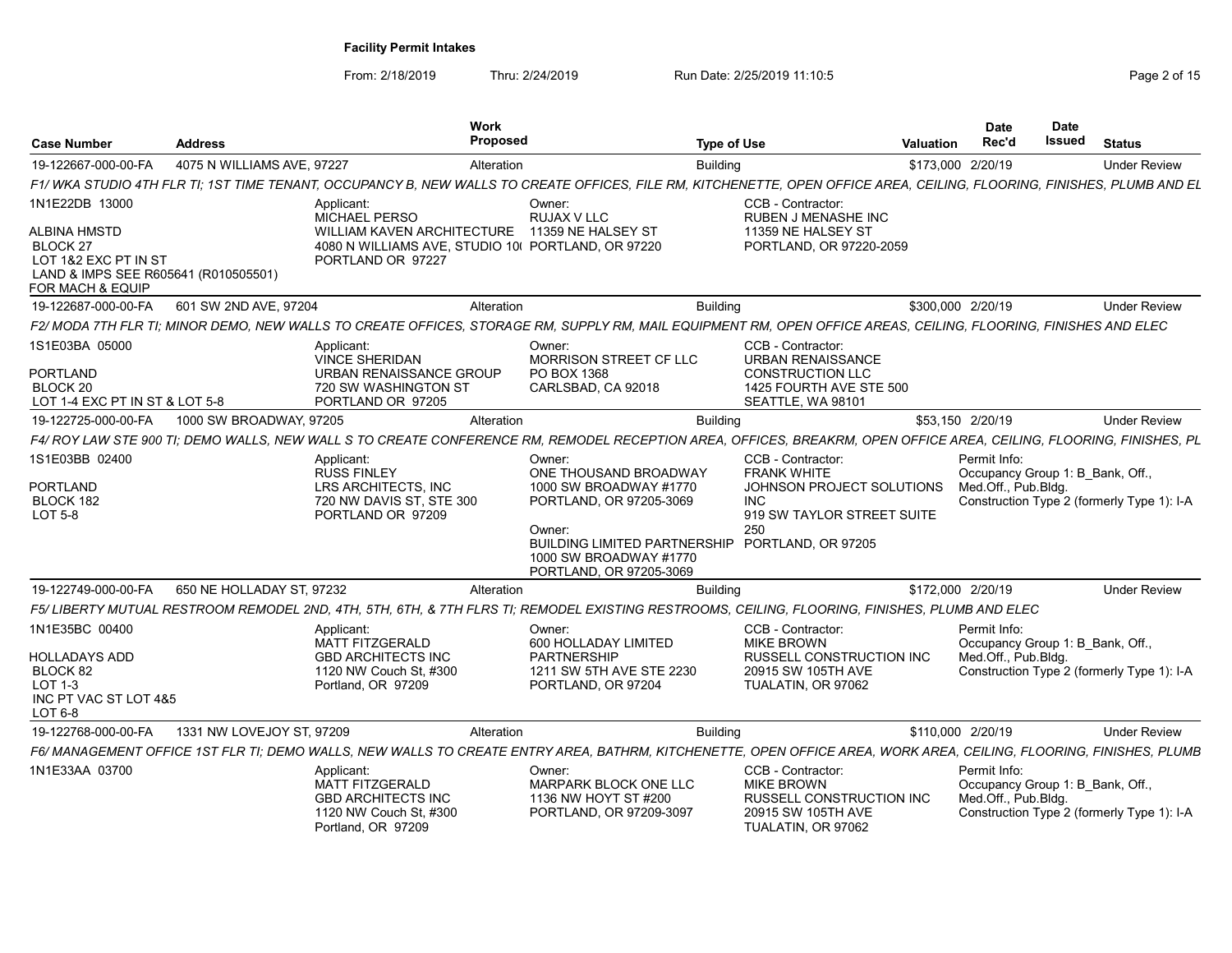| <b>Case Number</b>                                                                                                                                                     | <b>Address</b>               |                                                                                                                  | Work<br>Proposed |                                                                                                                                                                                     | <b>Type of Use</b> |                                                                                                                        | Valuation           | <b>Date</b><br>Rec'd                                                    | <b>Date</b><br>Issued | <b>Status</b>                                |
|------------------------------------------------------------------------------------------------------------------------------------------------------------------------|------------------------------|------------------------------------------------------------------------------------------------------------------|------------------|-------------------------------------------------------------------------------------------------------------------------------------------------------------------------------------|--------------------|------------------------------------------------------------------------------------------------------------------------|---------------------|-------------------------------------------------------------------------|-----------------------|----------------------------------------------|
| 19-122823-000-00-FA                                                                                                                                                    | 111 SW 5TH AVE. 97204-3626   |                                                                                                                  | Alteration       |                                                                                                                                                                                     | <b>Building</b>    |                                                                                                                        | \$210,000 2/20/19   |                                                                         |                       | <b>Under Review</b>                          |
|                                                                                                                                                                        |                              |                                                                                                                  |                  | F7/INSPERITY 36TH FLR TI; DEMO WALLS, NEW WALLS TO CREATE RECEPTION AREA, HUDDLE RM, CONFERENCE RM, OFFICES, IDF/STORAGE RM, BREAKRM, COPY RM, OPEN OFFICE AREA                     |                    |                                                                                                                        |                     |                                                                         |                       |                                              |
| 1N1E34CD 01300                                                                                                                                                         |                              | Applicant<br><b>MATT FITZGERALD</b><br><b>GBD ARCHITECTS INC</b><br>1120 NW Couch St. #300<br>Portland, OR 97209 |                  |                                                                                                                                                                                     |                    | CCB - Contractor:<br><b>MIKE BROWN</b><br>RUSSELL CONSTRUCTION INC<br>20915 SW 105TH AVE<br>TUALATIN, OR 97062         |                     | Permit Info:<br>Occupancy Group 1: B                                    |                       | Construction Type 2 (formerly Type 1): I-A   |
| 19-122850-000-00-FA                                                                                                                                                    | 107 SE WASHINGTON ST. 97214  |                                                                                                                  | Alteration       |                                                                                                                                                                                     | <b>Building</b>    |                                                                                                                        | \$12,000 2/20/19    |                                                                         | 2/22/19 Issued        |                                              |
|                                                                                                                                                                        |                              |                                                                                                                  |                  | F4/ ITX CORP 1ST FLOOR: CONSTRUCT WALLS FOR BREAK RM. PHONE RMS, WORK AREA, CEILING, FLOORING, FINISHES, PLUM AND ELEC                                                              |                    |                                                                                                                        |                     |                                                                         |                       |                                              |
| 1S1E03AA 00900<br><b>EAST PORTLAND</b><br>BLOCK 42<br><b>LOT 1-8</b><br>HISTORIC PROPERTY 15 YR 2006<br>POTENTIAL ADDITIONAL TAX: DEFERRED<br>ADDITIONAL TAX LIABILITY |                              | Applicant:<br>DAN YOUNG<br><b>OREGON BUSINESS</b><br><b>ARCHITECTURE</b><br>PO BOX 80301<br>PORTLAND OR 97280    |                  | Owner:<br><b>OLYMPIC MILLS COMMERCE</b><br><b>CENTER LLC</b><br>901 NE GLISAN ST<br>PORTLAND, OR 97232                                                                              |                    | <b>CCB - Contractor:</b><br><b>CLEAR WATER CONSTRUCTION</b><br><b>SERVICES LLC</b><br>PO BOX 576<br>SHERWOOD, OR 97140 |                     | Permit Info:<br>Occupancy Group 1: B Bank, Off.,<br>Med.Off., Pub.Bldg. |                       | Construction Type 2 (formerly Type 1): III-B |
| 19-122883-000-00-FA                                                                                                                                                    | 3500 N INTERSTATE AVE, 97227 |                                                                                                                  | Alteration       |                                                                                                                                                                                     | <b>Building</b>    |                                                                                                                        | \$2,500,000 2/20/19 |                                                                         |                       | <b>Under Review</b>                          |
|                                                                                                                                                                        |                              |                                                                                                                  |                  | F8/KAISER PERMANENTE INTERSTATE SOUTH LOWER LVL. 1ST. 2ND. 3RD FLRS TI: REPLACEMENT OF CEILING. FINISHES AND ELEC                                                                   |                    |                                                                                                                        |                     |                                                                         |                       |                                              |
| 1N1E22CC 12100                                                                                                                                                         |                              | Applicant:<br><b>ROBBIN GRAY</b><br><b>CLARK KJOS ARCHITECTS</b><br>621 SW ALDER ST STE 700<br>PORTLAND OR 97205 |                  | Owner:<br>KAISER FOUNDATION HEALTH<br>500 NE MULTNOMAH ST #100<br>PORTLAND, OR 97232-2031<br>Owner:<br>PLAN OF THE NORTHWEST<br>500 NE MULTNOMAH ST #100<br>PORTLAND, OR 97232-2031 |                    | CCB - Contractor:<br><b>BALFOUR BEATTY</b><br><b>CONSTRUCTION LLC</b><br>205 W DEWEY ST<br>GOLDSBORO, NC 27530         |                     | Permit Info:<br>Occupancy Group 1: B                                    |                       | Construction Type 2 (formerly Type 1): I-A   |
| 19-122901-000-00-FA                                                                                                                                                    | 1050 SW 6TH AVE, 97204       |                                                                                                                  | Alteration       |                                                                                                                                                                                     | <b>Building</b>    |                                                                                                                        | \$110,000 2/20/19   |                                                                         |                       | <b>Under Review</b>                          |
|                                                                                                                                                                        |                              |                                                                                                                  |                  | F9/ UNICO SUITE 300 TI; DEMO WALLS, NEW WALLS TO CREATE ENTRY AREA, BREAK AREA, CONFERENCE RM, OPEN OFFICE AREA, CEILING, FLOORING, FINISHES, PLUMB AND ELEC                        |                    |                                                                                                                        |                     |                                                                         |                       |                                              |
| 1S1E03BB 00800                                                                                                                                                         |                              | Applicant:<br><b>TAYLOR PASIC</b><br><b>GBD ARCHITECTS</b><br>1120 NW COUCH, SUITE 300<br>PORTLAND, OR 97209     |                  | Owner:<br>ASVRF UNICO PORTLAND I LLC<br>1215 4TH AVE #600<br>SEATTLE, WA 98161                                                                                                      |                    | <b>Primary Contractor:</b><br><b>TO BID</b>                                                                            |                     |                                                                         |                       |                                              |
| 19-122938-000-00-FA                                                                                                                                                    | 100 NE FARRAGUT ST. 97211    |                                                                                                                  | Alteration       |                                                                                                                                                                                     | <b>Building</b>    |                                                                                                                        | \$18,800 2/20/19    |                                                                         |                       | <b>Under Review</b>                          |
|                                                                                                                                                                        |                              |                                                                                                                  |                  | F10/ GRON CHOCOLATE UNIT 09, 102 & 103 TI; 1ST TIME TENANT, OCCUPANCY F1 & B, NEW WALLS TO CREATE PRIVATE OFFICE, CREATIVE OFFICE, STORAGE RMS, PACKAGING AREA, PRODU               |                    |                                                                                                                        |                     |                                                                         |                       |                                              |
| 1N1E10DD 08000<br>LOVES ADD                                                                                                                                            |                              | Applicant<br>DAVID ADAMS<br>DAVID ADAMS BUILDING DESIGN                                                          |                  | Owner:<br><b>GENERAL ASSEMBLY LLC</b><br>36435 SE GORDON CREEK RD                                                                                                                   |                    | CCB - Contractor:<br><b>MIKE BROWN</b><br><b>RUSSELL CONSTRUCTION INC</b>                                              |                     | Permit Info:<br>Factory, Mod.Hazard                                     |                       | Occupancy Group 1: F-1_Industrial Plant -    |
| <b>BLOCK 1&amp;2 TL 8000</b>                                                                                                                                           |                              | 20915 SW 105TH AVE<br>TUALATIN OR 97062                                                                          |                  | CORBETT, OR 97019                                                                                                                                                                   |                    | 20915 SW 105TH AVE<br>TUALATIN, OR 97062                                                                               |                     |                                                                         |                       | Construction Type 2 (formerly Type 1): V-B   |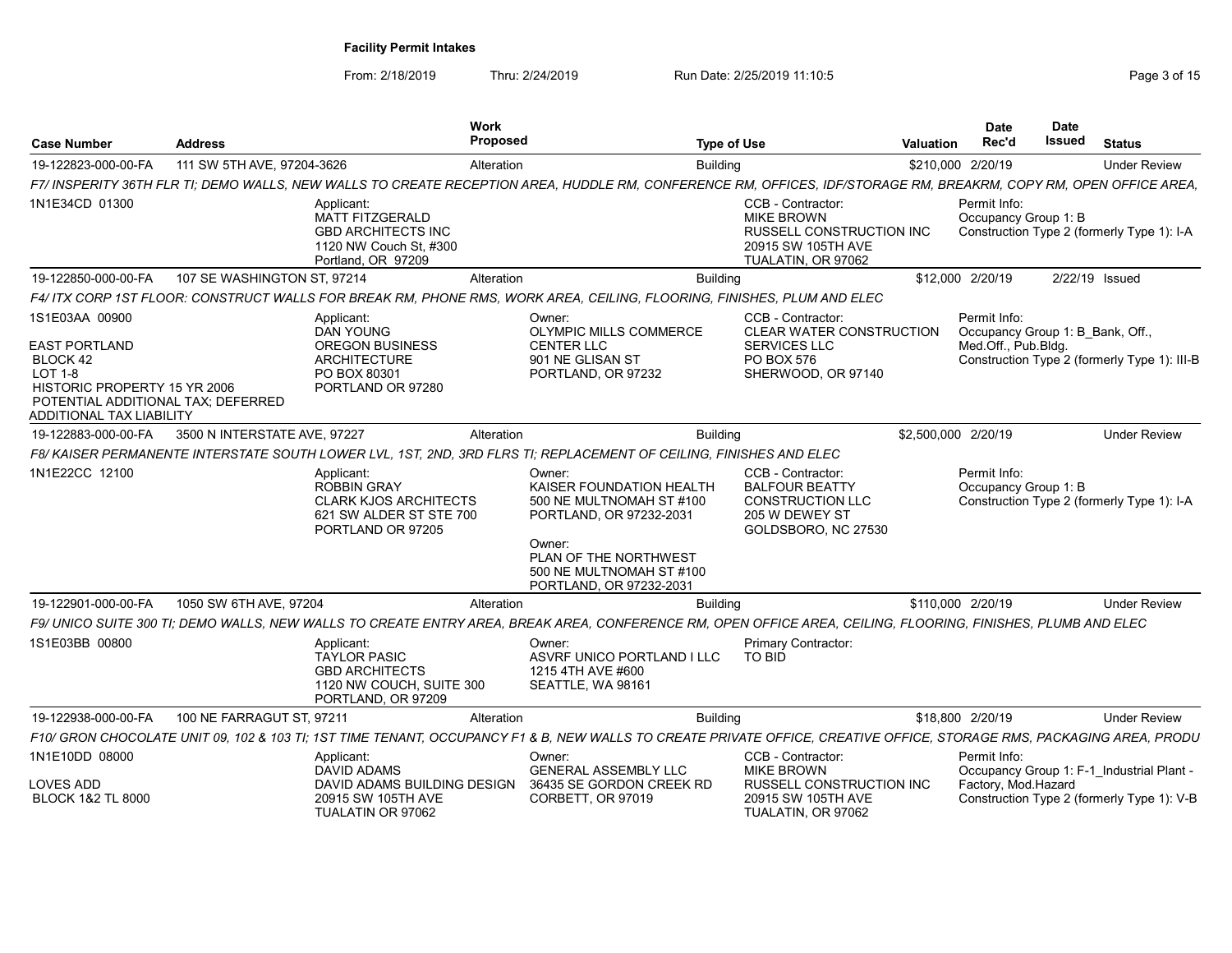| <b>Case Number</b>                                                            | <b>Address</b>                         | <b>Work</b><br><b>Proposed</b>                                                                                                                                        |                                                                                    | <b>Type of Use</b> |                                                                                                                   | Valuation         | Date<br>Rec'd | Date<br>Issued | <b>Status</b>       |
|-------------------------------------------------------------------------------|----------------------------------------|-----------------------------------------------------------------------------------------------------------------------------------------------------------------------|------------------------------------------------------------------------------------|--------------------|-------------------------------------------------------------------------------------------------------------------|-------------------|---------------|----------------|---------------------|
| 19-123004-000-00-FA                                                           | 1620 SW TAYLOR ST, 97205               | Alteration                                                                                                                                                            |                                                                                    | <b>Building</b>    |                                                                                                                   | \$93,650 2/20/19  |               |                | <b>Under Review</b> |
|                                                                               |                                        | F11/ HODGKINSON STREET MEPHAM LLC 3RD FLR TI; DEMO WALLS, NEW WALLS TO CREATE CONFERENCE RM, OFFICES, BREAKRM, CEILING, FLOORING, FINISHES, PLUMB AND ELEC            |                                                                                    |                    |                                                                                                                   |                   |               |                |                     |
| 1N1E33DC 05100<br>PORTLAND<br><b>BLOCK 320 TL 5100</b>                        |                                        | Applicant:<br><b>ALAN VOLM</b><br>PACIFIC CREST STRUCTURES<br>17750 SW UPPER BOONES<br><b>FERRY, #190</b>                                                             | Owner:<br><b>LINCOLN PLACE</b><br>PO BOX 2708<br>PORTLAND, OR 97208-2708           |                    | CCB - Contractor:<br><b>ALAN VOLM</b><br>PACIFIC CREST STRUCTURES INC<br>17750 SW UPPER BOONES FRY<br>RD 190      |                   |               |                |                     |
|                                                                               |                                        | DURHAM, OR 97224                                                                                                                                                      |                                                                                    |                    | DURHAM, OR 97224                                                                                                  |                   |               |                |                     |
| 19-123007-000-00-FA                                                           | 1455 NW IRVING ST, 97209               | Alteration                                                                                                                                                            |                                                                                    | <b>Building</b>    |                                                                                                                   | \$239,000 2/20/19 |               |                | 2/21/19 Issued      |
|                                                                               |                                        | F17/ SPEC SUITE 1ST FL: NO OCCUPANCY THIS PERMIT, NEW WALL TO CREATE STORAGE ROOM FOR FUTURE TENANT, CEILING, FLOORING, FINISHES, AND ELEC                            |                                                                                    |                    |                                                                                                                   |                   |               |                |                     |
| 1N1E33AD 02300<br>COUCHS ADD<br>BLOCK 123<br>INC PT VAC ST LOT 1&2<br>LOT 3&4 |                                        | Applicant:<br>MICHAEL LEIGLAND<br><b>GBD ARCHITECTS</b><br>1120 NW COUCH, SUITE 300<br>PORTLAND, OR 97209                                                             | Owner:<br>LPF PEARL WEST LLC<br>333 WACKER DR #2300<br>CHICAGO, IL 60606           |                    | CCB - Contractor:<br><b>BALFOUR BEATTY</b><br><b>CONSTRUCTION LLC</b><br>205 W DEWEY ST<br>GOLDSBORO, NC 27530    |                   |               |                |                     |
| 19-123034-000-00-FA                                                           | 6840 N FATHOM ST, 97217                | Alteration                                                                                                                                                            |                                                                                    | <b>Building</b>    |                                                                                                                   | \$61,705 2/20/19  |               |                | <b>Under Review</b> |
|                                                                               |                                        | F12/ DAIMLER TRUCKS RACKING STE E, F, & G TI; INSTALL NEW HIGH PILE STORAGE RACKING, MAX HEIGHT 25 FT                                                                 |                                                                                    |                    |                                                                                                                   |                   |               |                |                     |
| 1N1E17B 00700                                                                 |                                        | Applicant:<br><b>TONY MORONES</b>                                                                                                                                     | Owner:<br>WESTON INVESTMENT CO LLC                                                 |                    | CCB - Contractor:<br><b>B &amp; B INSTALLATIONS INC</b>                                                           |                   |               |                |                     |
| SECTION 17 1N 1E<br><b>TL 700 3.62 ACRES</b><br>IMPS                          | LAND ONLY SEE R690960 (R941171221) FOR | <b>TOYOTA LIFT NW</b><br>12001 SE JENNIFER ST<br>CLACKAMAS OR 97015                                                                                                   | 2154 NE BROADWAY #200<br>PORTLAND, OR 97232-1561                                   |                    | 14401 S GLEN OAK RD<br>OREGON CITY, OR 97045-9006                                                                 |                   |               |                |                     |
| 19-123069-000-00-FA                                                           | 1 SW COLUMBIA ST, 97258                | Alteration                                                                                                                                                            |                                                                                    | <b>Building</b>    |                                                                                                                   | \$121.000 2/20/19 |               |                | <b>Under Review</b> |
|                                                                               |                                        | F13/ SPEC SUITE 1110 TI; DEMO WALLS, NEW WALLS TO CREATE RECEPTION AREA, CONFERENCE RM, OFFICE, WORK RM, BREAK AREA, OPEN OFFICE AREA, CEILING, FLOORING, FINISHES, I |                                                                                    |                    |                                                                                                                   |                   |               |                |                     |
| 1S1E03BD 01800<br>PORTLAND<br>BLOCK 114<br>LOT 1-8                            |                                        | Applicant:<br><b>RUSS FINLEY</b><br>LRS ARCHITECTS, INC<br>720 NW DAVIS ST, STE 300<br>PORTLAND OR 97209                                                              | Owner:<br>UMPQUA PLAZA PROPERTY LLC<br>1 SW COLUMBIA ST #445<br>PORTLAND, OR 97258 |                    | CCB - Contractor:<br>ROBERT TODD CONSTRUCTION<br>INC.<br>4080 SE INTERNATIONAL WAY<br>B113<br>MILWAUKIE, OR 97222 |                   |               |                |                     |
| 19-123081-000-00-FA                                                           | 1 SW COLUMBIA ST, 97258                | Alteration                                                                                                                                                            |                                                                                    | <b>Building</b>    |                                                                                                                   | \$127,000 2/20/19 |               |                | <b>Under Review</b> |
|                                                                               |                                        | F14/ SPEC SUITE 1120 TI; DEMO WALLS, NEW WALLS TO CREATE OFFICES, CONFERENCE RM, BREAKRM, SERVER RM, RECEPTION AREA, OPEN OFFICE AREA, CEILING, FLOORING, FINISHES,   |                                                                                    |                    |                                                                                                                   |                   |               |                |                     |
| 1S1E03BD 01800<br>PORTLAND<br>BLOCK 114<br><b>LOT 1-8</b>                     |                                        | Applicant:<br><b>RUSS FINLEY</b><br>LRS ARCHITECTS, INC<br>720 NW DAVIS ST, STE 300<br>PORTLAND OR 97209                                                              | Owner:<br>UMPQUA PLAZA PROPERTY LLC<br>1 SW COLUMBIA ST #445<br>PORTLAND, OR 97258 |                    | CCB - Contractor:<br>ROBERT TODD CONSTRUCTION<br>INC.<br>4080 SE INTERNATIONAL WAY<br>B113<br>MILWAUKIE, OR 97222 |                   |               |                |                     |
| 19-123087-000-00-FA                                                           | 1 SW COLUMBIA ST, 97258                | Alteration                                                                                                                                                            |                                                                                    | <b>Building</b>    |                                                                                                                   | \$118,000 2/20/19 |               |                | <b>Under Review</b> |
|                                                                               |                                        | F15/ SPEC SUITE 1100 TI; DEMO WALLS, NEW WALLS TO CREATE RECEPTION AREA, CONFERENCE RM, BREAK AREA, OFFICES, OPEN OFFICE AREA, CEILING, FLOORING, FINISHES, PLUMB AN  |                                                                                    |                    |                                                                                                                   |                   |               |                |                     |
| 1S1E03BD 01800<br>PORTLAND<br>BLOCK 114                                       |                                        | Applicant:<br><b>RUSS FINLEY</b><br>LRS ARCHITECTS, INC<br>720 NW DAVIS ST, STE 300                                                                                   | Owner:<br>UMPQUA PLAZA PROPERTY LLC<br>1 SW COLUMBIA ST #445<br>PORTLAND, OR 97258 |                    | CCB - Contractor:<br>ROBERT TODD CONSTRUCTION<br>INC.<br>4080 SE INTERNATIONAL WAY                                |                   |               |                |                     |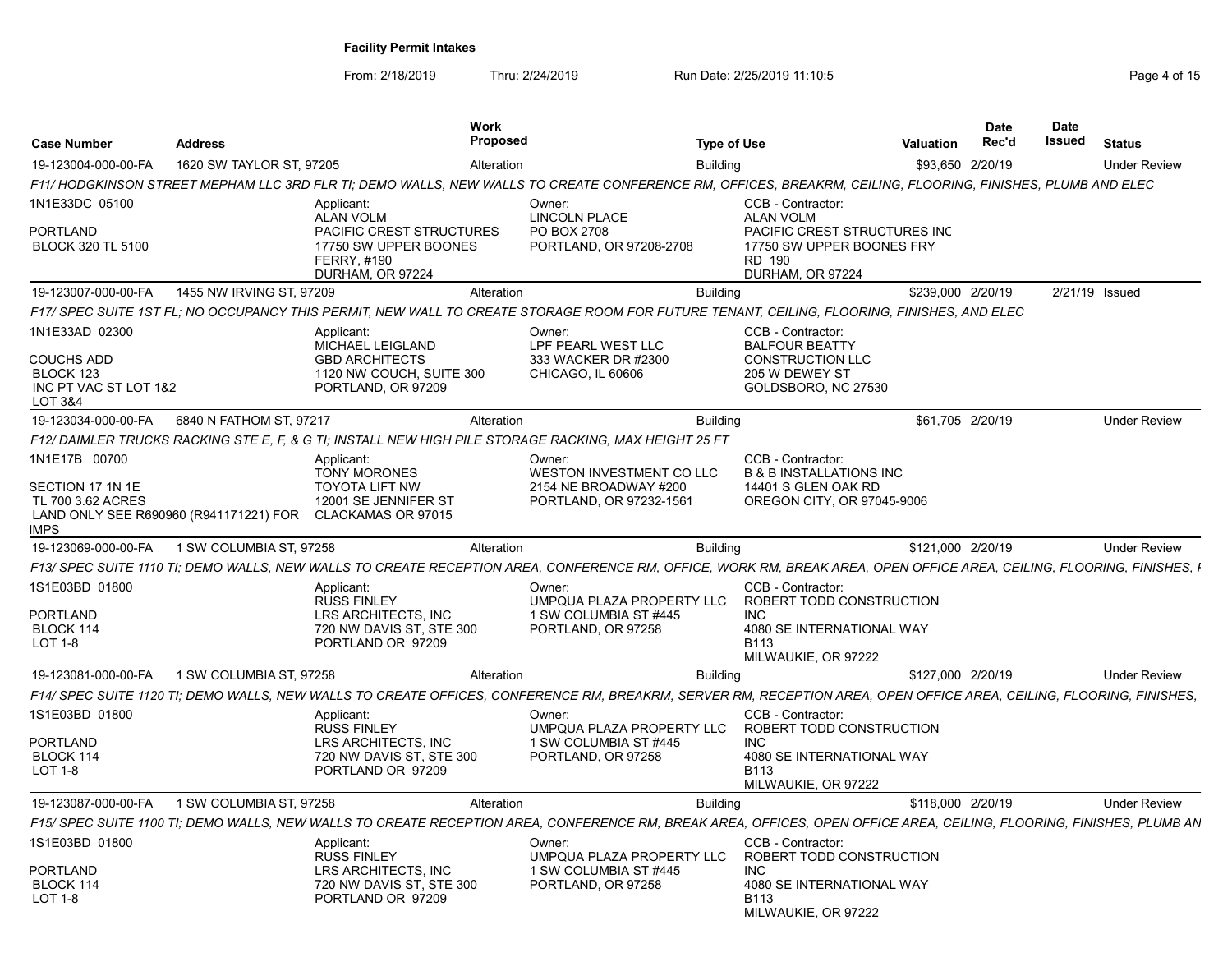| <b>Case Number</b>                               | <b>Address</b>           |                                                                                                                   | <b>Work</b><br><b>Proposed</b> |                                                                                                                                                                      | <b>Type of Use</b> |                                                                                                                                                                             | <b>Valuation</b>  | <b>Date</b><br>Rec'd                                                    | <b>Date</b><br>Issued | <b>Status</b>                               |
|--------------------------------------------------|--------------------------|-------------------------------------------------------------------------------------------------------------------|--------------------------------|----------------------------------------------------------------------------------------------------------------------------------------------------------------------|--------------------|-----------------------------------------------------------------------------------------------------------------------------------------------------------------------------|-------------------|-------------------------------------------------------------------------|-----------------------|---------------------------------------------|
| 19-123102-000-00-FA                              | 920 SW 6TH AVE, 97204    |                                                                                                                   | Alteration                     |                                                                                                                                                                      | <b>Building</b>    |                                                                                                                                                                             | \$140,000 2/20/19 |                                                                         |                       | <b>Under Review</b>                         |
|                                                  |                          |                                                                                                                   |                                | F16/I-TRAC SUITE 240 TI; DEMO WALLS, NEW WALLS TO CREATE GROUP MEETING AREA, OFFICE, DEVELOPERS RM, BREAK RM, OPEN OFFICE AREAS, CEILING, FLOORING, FINISHES, PLUMB  |                    |                                                                                                                                                                             |                   |                                                                         |                       |                                             |
| 1S1E03BB 01000                                   |                          | Applicant:<br>SARAH WINEGAR                                                                                       |                                | Owner:<br>PUBLIC SERVICE BUILDING LLC                                                                                                                                |                    | <b>Primary Contractor:</b><br><b>TO BID</b>                                                                                                                                 |                   |                                                                         |                       |                                             |
| PORTLAND<br>BLOCK 170<br>LOT 5-8                 |                          | <b>MACKENZIE ARCHITECTS</b><br>1515 SE WATER AVE<br>PORTLAND OR 97214                                             |                                | 920 SW 6TH AVE STE 223<br>PORTLAND, OR 97204                                                                                                                         |                    |                                                                                                                                                                             |                   |                                                                         |                       |                                             |
| 19-124094-000-00-FA                              | 1 SW COLUMBIA ST, 97258  |                                                                                                                   | Alteration                     |                                                                                                                                                                      | <b>Building</b>    |                                                                                                                                                                             | \$101,000 2/22/19 |                                                                         |                       | <b>Under Review</b>                         |
|                                                  |                          |                                                                                                                   |                                | F15/ UMPQUA BANK PLAZA ELEVATOR LOBBY & HALL 11TH FLR TI: DEMO CEILING. INSTALL NEW CEILING. FINISHES AND ELEC                                                       |                    |                                                                                                                                                                             |                   |                                                                         |                       |                                             |
| 1S1E03BD 01800                                   |                          | Applicant:<br><b>RUSS FINLEY</b>                                                                                  |                                | Owner:<br>UMPQUA PLAZA PROPERTY LLC                                                                                                                                  |                    | CCB - Contractor:<br>ROBERT TODD CONSTRUCTION                                                                                                                               |                   |                                                                         |                       |                                             |
| PORTLAND                                         |                          | <b>LRS ARCHITECTS. INC</b>                                                                                        |                                | 1 SW COLUMBIA ST #445                                                                                                                                                |                    | <b>INC</b>                                                                                                                                                                  |                   |                                                                         |                       |                                             |
| BLOCK 114<br>LOT 1-8                             |                          | 720 NW DAVIS ST, STE 300<br>PORTLAND OR 97209                                                                     |                                | PORTLAND, OR 97258                                                                                                                                                   |                    | 4080 SE INTERNATIONAL WAY<br>B <sub>113</sub><br>MILWAUKIE, OR 97222                                                                                                        |                   |                                                                         |                       |                                             |
| 19-124100-000-00-FA                              | 851 SW 6TH AVE, 97205    |                                                                                                                   | Alteration                     |                                                                                                                                                                      | <b>Building</b>    |                                                                                                                                                                             | \$96,377 2/22/19  |                                                                         |                       | <b>Under Review</b>                         |
|                                                  |                          |                                                                                                                   |                                | F16/ PORTLAND BUSINESS JOURNAL 5TH FLR TI; DEMO WALLS, NEW WALLS TO CREATE BREAKRM, HUDDLE RMS, WORK RM, SERVER RM, CONFERENCE RM, OPEN OFFICE AREA, CEILING, FL     |                    |                                                                                                                                                                             |                   |                                                                         |                       |                                             |
| 1S1E03BB 02100                                   |                          | Applicant:<br><b>MATT FITZGERALD</b><br><b>GBD ARCHITECTS INC</b><br>1120 NW Couch St, #300<br>Portland, OR 97209 |                                | Owner:<br>SIXTH AT YAM OWNER LLC<br>800 NEWPORT CENTER DR #700<br>NEWPORT BEACH, CA 92660                                                                            |                    | CCB - Contractor:<br><b>ALAN VOLM</b><br>PACIFIC CREST STRUCTURES INC Construction Type 2 (formerly Type 1): I-A<br>17750 SW UPPER BOONES FRY<br>RD 190<br>DURHAM, OR 97224 |                   | Permit Info:<br>Occupancy Group 1: B                                    |                       |                                             |
| 19-124109-000-00-FA                              | 920 SW 6TH AVE, 97204    |                                                                                                                   | Alteration                     |                                                                                                                                                                      | <b>Building</b>    |                                                                                                                                                                             |                   | \$1 2/22/19                                                             |                       | <b>Under Review</b>                         |
|                                                  |                          |                                                                                                                   |                                | F3/LANDLORD WORK STE121; SPEC SUITE FOR FUTURE TENANT DEMO INTERIOR WALLS, DOORS, CEILING, FLOORING, FINISHES, ELEC                                                  |                    |                                                                                                                                                                             |                   |                                                                         |                       |                                             |
| 1S1E03BB 01000<br>PORTLAND<br><b>BLOCK 170</b>   |                          | Applicant:<br><b>JENNA WANN</b><br><b>MCKENZIE</b><br>1515 SE WATER STE 100                                       |                                | Owner:<br>PUBLIC SERVICE BUILDING LLC<br>920 SW 6TH AVE STE 223<br>PORTLAND, OR 97204                                                                                |                    | <b>Primary Contractor:</b><br>TO BID                                                                                                                                        |                   |                                                                         |                       |                                             |
| <b>LOT 5-8</b>                                   |                          | PORTLAND OR 97214                                                                                                 |                                |                                                                                                                                                                      |                    |                                                                                                                                                                             |                   |                                                                         |                       |                                             |
| 19-124134-000-00-FA                              | 2035 NW FRONT AVE, 97209 |                                                                                                                   | Alteration                     |                                                                                                                                                                      | <b>Building</b>    |                                                                                                                                                                             | \$130,000 2/22/19 |                                                                         |                       | <b>Under Review</b>                         |
|                                                  |                          |                                                                                                                   |                                | F17/ FORTH MOBILITY SUITE 122 TI; 1ST TIME TENANT, OCCUPANCY B, NEW WALLS TO CREATE CONFERENCE RMS, BREAK AREA, OPEN OFFICE AREA, CEILING, FLOORING, FINISHES, PLUMB |                    |                                                                                                                                                                             |                   |                                                                         |                       |                                             |
| 1N1E28DC 00100<br>WATSONS ADD<br>LOT 1-28 TL 100 |                          | Applicant:<br><b>ALEX AUJERO</b><br><b>FLUENT DESIGN</b><br>1931 SE POWELL BLVD                                   |                                | Owner:<br>PARK OFFICE LLC<br>900 7TH ST NW #600<br>WASHINGTON, DC 20001                                                                                              |                    | Primary Contractor:<br><b>TO BID</b>                                                                                                                                        |                   | Permit Info:<br>Occupancy Group 1: B Bank, Off.,<br>Med.Off., Pub.Bldg. |                       | Construction Type 2 (formerly Type 1): II-A |
|                                                  |                          | PORTLAND OR 97202                                                                                                 |                                |                                                                                                                                                                      |                    |                                                                                                                                                                             |                   |                                                                         |                       |                                             |
| 19-124414-000-00-FA                              | 3303 SW BOND AVE, 97201  |                                                                                                                   | Alteration                     |                                                                                                                                                                      | <b>Building</b>    |                                                                                                                                                                             | \$23.025 2/23/19  |                                                                         |                       | <b>Under Review</b>                         |
|                                                  |                          |                                                                                                                   |                                | B1/ OHSU CHH1 ROOM 14119 14TH FLR TI: REMODEL CONVERT FROM PROCEDURE RM TO CRYOGENIC STORAGE RM. CEILING. FLOORING, FINISHES AND ELEC                                |                    |                                                                                                                                                                             |                   |                                                                         |                       |                                             |
| 1S1E10AC 00500                                   |                          | Applicant:<br><b>ANTHONY MORESCHI</b><br>OHSU<br>3181 SW SAM JACKSON PARK RD<br>PORTLAND OR 97239                 |                                |                                                                                                                                                                      |                    | CCB - Contractor:<br>SCHAFFRAN CONSTRUCTION INC Occupancy Group 1: I-2_Hospital<br>61065 GROFF RD<br><b>BEND, OR 97702</b>                                                  |                   | Permit Info:                                                            |                       | Construction Type 2 (formerly Type 1): I-A  |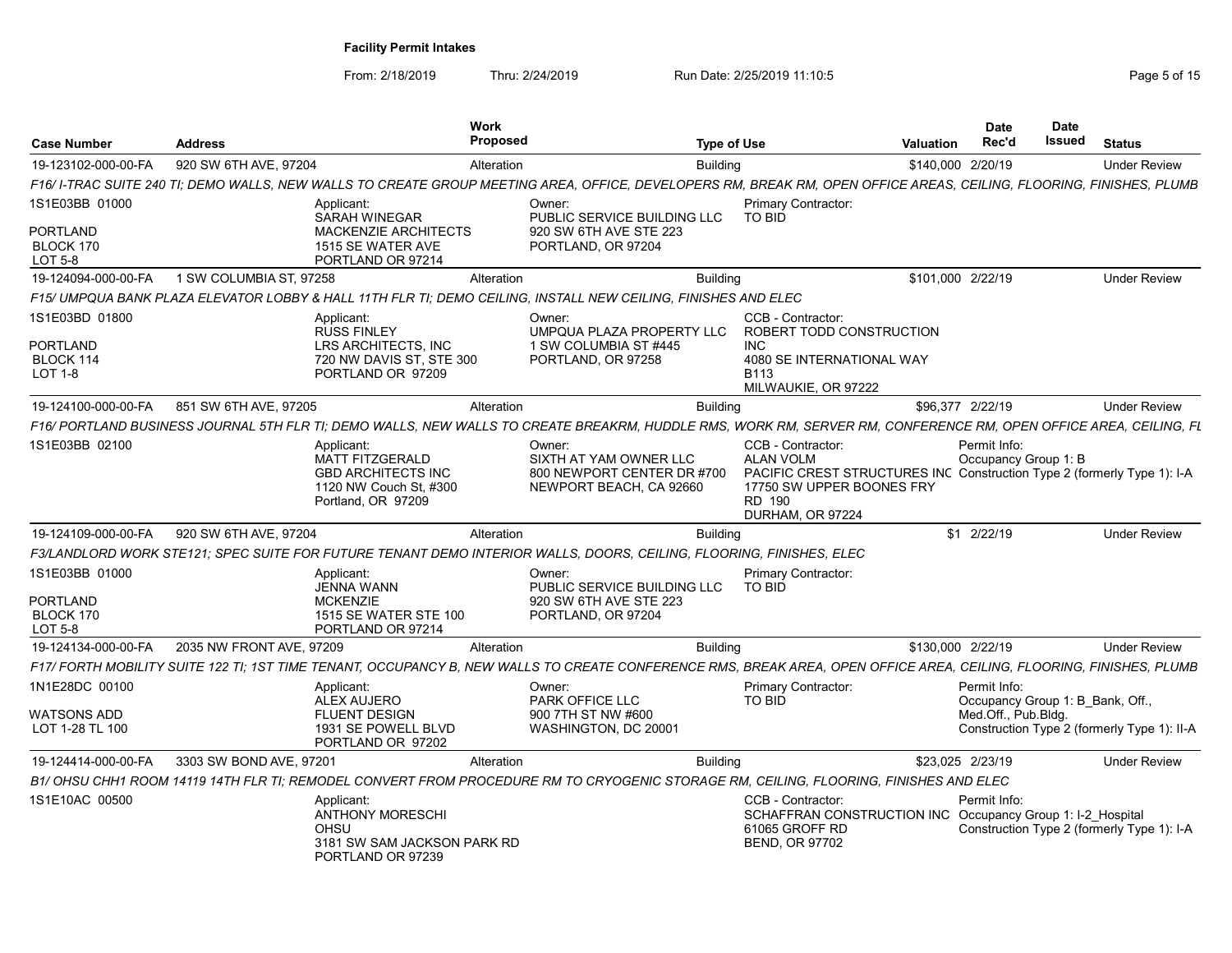| Case Number                                                                  | \ddress                                                   | Work<br>Proposeo                                                                                                                   |                                                                                                                                     | Tvpe of Use                                                                                                                                                        | Date<br>Rec'd<br>Valuation           | Date<br>Issued<br><b>Status</b>                                                 |
|------------------------------------------------------------------------------|-----------------------------------------------------------|------------------------------------------------------------------------------------------------------------------------------------|-------------------------------------------------------------------------------------------------------------------------------------|--------------------------------------------------------------------------------------------------------------------------------------------------------------------|--------------------------------------|---------------------------------------------------------------------------------|
|                                                                              | 19-124416-000-00-FA 930 SW HALL ST, 97201                 | Alteration                                                                                                                         |                                                                                                                                     | Building                                                                                                                                                           | \$45,511 2/23/19                     | Under Review                                                                    |
|                                                                              |                                                           |                                                                                                                                    |                                                                                                                                     | B2/ PSU PETER STOTT CENTER RM 154 1ST FLR TI; MINOR DEMO, NEW WALL TO CREATE 2 CLASSRMS, CEILING, FLOORING, FINISHES AND ELEC                                      |                                      |                                                                                 |
| 1S1E04DA 07100                                                               |                                                           | Applicant:<br>STEVE ROUNDS<br>PORTLAND STATE U<br>617 SW MONTGOMERY SUITE 202<br>PORTLAND, OR 97201                                |                                                                                                                                     |                                                                                                                                                                    |                                      |                                                                                 |
| 19-124420-000-00-FA                                                          | 1825 SW BROADWAY, 97201                                   | Alteration                                                                                                                         |                                                                                                                                     | Building                                                                                                                                                           | \$40,500 2/23/19                     | <b>Under Review</b>                                                             |
|                                                                              |                                                           |                                                                                                                                    |                                                                                                                                     | B1/ PSU SMITH MEMORIAL CNTR SUITE 433 4TH FLR MEZZ TI; MINOR DEMO, NEW WALLS TO CREATE PRIVATE OFFICES, CEILING, FLOORING, FINISHES AND ELEC                       |                                      |                                                                                 |
| 1S1E04DA 06300<br>PORTLAND<br>BLOCK 200<br>DEFERRED ADDITIONAL TAX LIABILITY |                                                           | Applicant:<br><b>STEVE ROUNDS</b><br>PORTLAND STATE U<br>617 SW MONTGOMERY SUITE 202 PORTLAND, OR 97207-0751<br>PORTLAND, OR 97201 | Owner:<br>PORTLAND STATE UNIVERSITY<br><b>PO BOX 751</b>                                                                            |                                                                                                                                                                    | Permit Info:<br>Occupancy Group 1: B | Construction Type 2 (formerly Type 1): I-A                                      |
|                                                                              | 19-124424-000-00-FA   10101 SE MAIN ST - Unit LL-1, 97216 | Alteration                                                                                                                         |                                                                                                                                     | <b>Building</b>                                                                                                                                                    | \$300,000 2/23/19                    | <b>Under Review</b>                                                             |
|                                                                              |                                                           |                                                                                                                                    |                                                                                                                                     | F22/ ADVENTIST HEALTH WEST PAVILION OHSU PHARMACY 1ST FLR TI; MINOR DEMO, NEW WALLS TO CREATE STORERM, CONSULT RM, RECEPTION/WAITING AREA, PHARMACY AREA, CEILIN   |                                      |                                                                                 |
| 1S2E04A 90006<br>PORTLAND ADVENTIST MEDICAL PLAZA<br>CONDOMINIUM<br>LOT LL-1 |                                                           | Applicant:<br>MARCUS MORGAN<br><b>PKA ARCHITECTS</b><br>6969 SW HAMPTON ST<br>PORTLAND, OR 97239                                   | Owner:<br>10123 SE MARKET ST<br>PORTLAND, OR 97216-2532<br>Owner:<br><b>CENTER</b><br>10123 SE MARKET ST<br>PORTLAND, OR 97216-2532 | Primary Contractor:<br>PORTLAND ADVENTIST MEDICAL TO BID                                                                                                           | Permit Info:<br>Occupancy Group 1: B | Construction Type 2 (formerly Type 1): II-B                                     |
|                                                                              | 19-121987-000-00-FA 6220 SE 92ND AVE, 97266               | Alteration                                                                                                                         |                                                                                                                                     | Electrical                                                                                                                                                         | \$ 2/19/19                           | 2/19/19 Issued                                                                  |
|                                                                              |                                                           |                                                                                                                                    |                                                                                                                                     | power - CONVERT EXISTING CHURCH TO FAMILY SHELTER/REMOVE BALCONY TO CREATE LEVEL FLOOR AT MEZZANINE/DORM ROOMS IN BASEMENT/OFFICE/KITCHEN/BREAK ROOM/LAUNDRY       |                                      |                                                                                 |
| 1S2E16DC 09400<br>TOWN OF LENT<br>BLOCK 4<br>LOT 12-17                       |                                                           | Applicant:<br><b>KEC ELECTRIC INC.</b><br>761 SW BAILEY AVE<br>HILLSBORO OR 97123-5619                                             | Owner:<br>PORTLAND HOMELESS FAMILY<br>6220 SE 92ND AVE<br>PORTLAND, OR 97266<br>Owner:<br>SOLUTIONS INC                             |                                                                                                                                                                    | Permit Info:<br>General              | Occupancy Group 1: A-3_Assembly -<br>Construction Type 2 (formerly Type 1): V-B |
|                                                                              |                                                           |                                                                                                                                    | 6220 SE 92ND AVE<br>PORTLAND, OR 97266                                                                                              |                                                                                                                                                                    |                                      |                                                                                 |
|                                                                              | 19-122475-000-00-FA 920 SW 6TH AVE, 97204                 | Alteration                                                                                                                         |                                                                                                                                     | Electrical                                                                                                                                                         | \$2/19/19                            | 2/19/19 Issued                                                                  |
|                                                                              |                                                           |                                                                                                                                    |                                                                                                                                     | vioce/data - GEOSYNTEC AND RING/BENDER/6TH FLOOR TI;DEMO, NEW WALLS, DOORS, RELITES TO CREATE ADA BATHROOM, BREAK RM, OFFICES, ASSOCIATE RM, PARALEGAL RM, PARTNEF |                                      |                                                                                 |
| 1S1E03BB 01000<br><b>PORTLAND</b><br>BLOCK 170<br><b>LOT 5-8</b>             |                                                           | Applicant:<br>CHRISTENSON ELECTRIC INC.<br>17201 NE SACRAMENTO ST<br>PORTLAND OR 97230-5941                                        | Owner:<br>PUBLIC SERVICE BUILDING LLC<br>920 SW 6TH AVE STE 223<br>PORTLAND, OR 97204                                               |                                                                                                                                                                    |                                      |                                                                                 |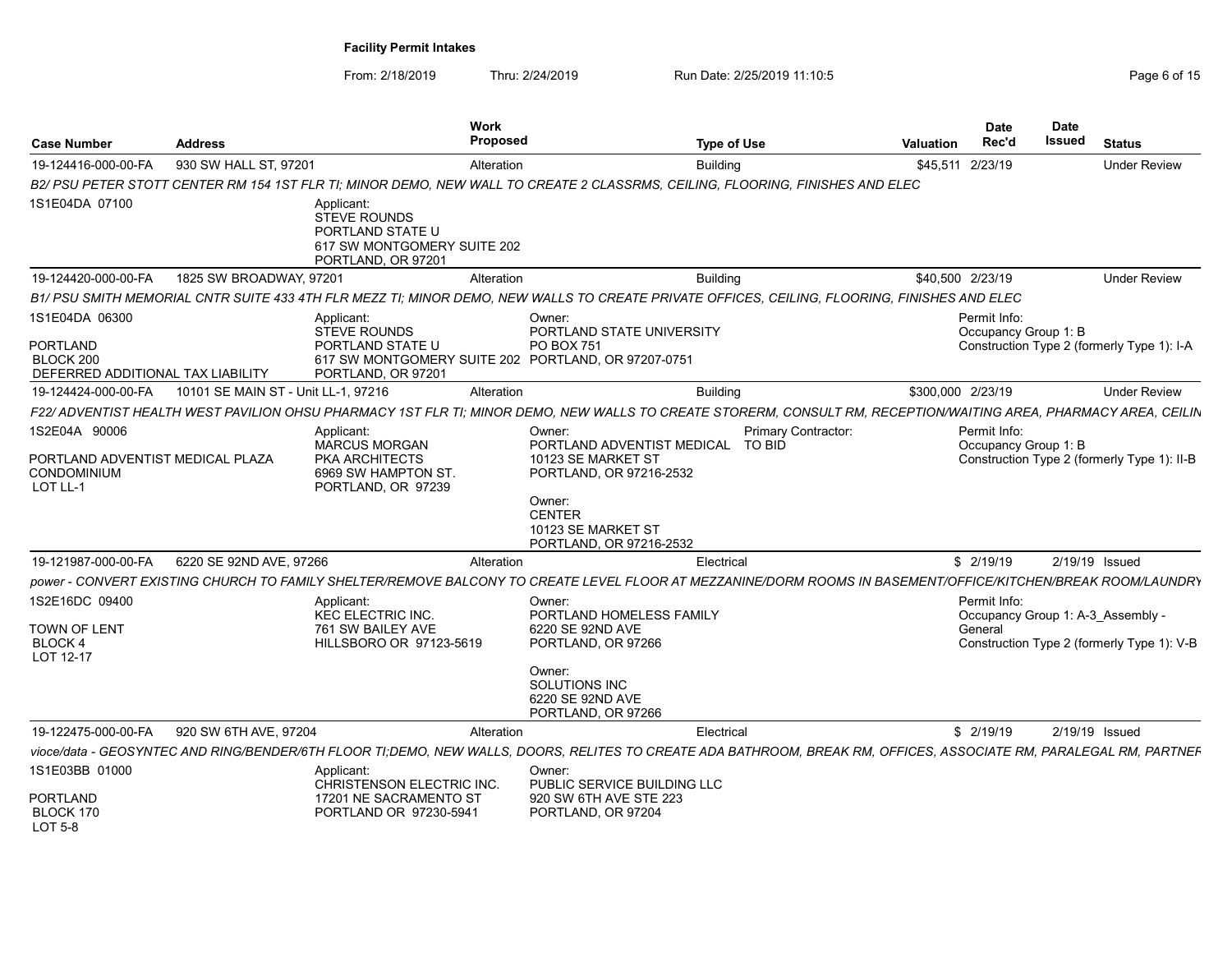| <b>Case Number</b>                                                                                                             | <b>Address</b>                                                                             | <b>Work</b><br>Proposed | <b>Type of Use</b>                                                                                                                                                                              | <b>Valuation</b> | Date<br>Rec'd                                | Date<br>Issued | <b>Status</b>                                                                  |
|--------------------------------------------------------------------------------------------------------------------------------|--------------------------------------------------------------------------------------------|-------------------------|-------------------------------------------------------------------------------------------------------------------------------------------------------------------------------------------------|------------------|----------------------------------------------|----------------|--------------------------------------------------------------------------------|
| 19-122633-000-00-FA                                                                                                            | 1125 NW COUCH ST, 97209                                                                    | Alteration              | Electrical                                                                                                                                                                                      |                  | \$2/20/19                                    |                | 2/20/19 Under Inspection                                                       |
|                                                                                                                                | power / fire alarm - BB4-ATHLETIC FACILITY TI/ 4TH FLOOR                                   |                         |                                                                                                                                                                                                 |                  |                                              |                |                                                                                |
| 1N1E33DA 04800                                                                                                                 | Applicant:<br>VITRO ELECTRIC LLC                                                           |                         | Owner:<br>SPF BREWERY BLOCKS LLC<br>PO BOX 15127<br>PORTLAND, OR 97293                                                                                                                          |                  | Permit Info:<br>Occupancy Group 1: B<br>I-FR |                | Construction Type 2 (formerly Type 1):                                         |
| 19-123075-000-00-FA                                                                                                            | 4805 NE GLISAN ST, 97213                                                                   | Alteration              | Electrical                                                                                                                                                                                      |                  | \$2/20/19                                    | 2/20/19 Final  |                                                                                |
| Master Permit review log and inspection (2.20.19)                                                                              |                                                                                            |                         |                                                                                                                                                                                                 |                  |                                              |                |                                                                                |
| 1N2E31BD 04100                                                                                                                 |                                                                                            |                         | Owner:                                                                                                                                                                                          |                  |                                              |                |                                                                                |
| SECTION 31 1N 2E<br>TL 4100 9.54 ACRES                                                                                         |                                                                                            |                         | PROVIDENCE HEALTH<br>4400 NE HALSEY ST BLDG 2 #190<br>PORTLAND, OR 97213-1545                                                                                                                   |                  |                                              |                |                                                                                |
|                                                                                                                                |                                                                                            |                         | Owner:<br>SERVICES-OREGON<br>4400 NE HALSEY ST BLDG 2 #190<br>PORTLAND, OR 97213-1545                                                                                                           |                  |                                              |                |                                                                                |
| 19-123209-000-00-FA                                                                                                            | 1211 SW 5TH AVE, 97204                                                                     | Alteration              | Electrical                                                                                                                                                                                      |                  | \$2/20/19                                    |                | 2/20/19 Issued                                                                 |
|                                                                                                                                |                                                                                            |                         | fire alarm - STARBUCKS COFFEE TI / STE LL-1; NEW WALLS, DOORS, TO CREATE WORK ROOM, COMMUNITY SEATING AREA, CAFE SEATING AREA, BEV/PREP AREA, GREASE INTERCEPTOR, PLA                           |                  |                                              |                |                                                                                |
| 1S1E03BC 00900<br><b>PORTLAND</b><br>BLOCK 167<br>LOT 1-8                                                                      | Applicant:<br>POINT MONITOR CORP.<br>5863 LAKEVIEW BLVD #100<br>LAKE OSWEGO, OR 97035-7058 |                         | Owner:<br>TR PACWEST LLC<br>120 N LASALLE ST #2900<br>CHICAGO, IL 60602                                                                                                                         |                  | Permit Info:<br>Med.Off., Pub.Bldg.          |                | Occupancy Group 1: B Bank, Off.,<br>Construction Type 2 (formerly Type 1): I-A |
| 19-123399-000-00-FA                                                                                                            | 1211 SW 5TH AVE, 97204                                                                     | Alteration              | Electrical                                                                                                                                                                                      |                  | \$2/21/19                                    |                | 2/21/19 Under Inspection                                                       |
|                                                                                                                                |                                                                                            |                         |                                                                                                                                                                                                 |                  |                                              |                |                                                                                |
| 1S1E03BC 00900                                                                                                                 | Applicant:<br>CONVERGINT TECHNOLOGIES                                                      |                         | access - 1ST & 2ND FLR LOBBY REPOSITIONING TI; DEMO WALLS & STAIRS, NEW WALLS TO CREATE HALLWAY, STORAGE RM ON GARAGE LEVEL, STAIRS W/ GUARDRAILS, OPEN LOBBY AREAS<br>Owner:<br>TR PACWEST LLC |                  | Permit Info:                                 |                | Occupancy Group 1: B Bank, Off.,                                               |
| <b>PORTLAND</b><br>BLOCK 167<br>LOT 1-8                                                                                        | LLC.<br>7678 SW MOHAWK ST # K<br><b>TUALATIN OR 97062-8119</b>                             |                         | 120 N LASALLE ST #2900<br>CHICAGO, IL 60602                                                                                                                                                     |                  | Med.Off., Pub.Bldg.                          |                | Construction Type 2 (formerly Type 1): I-A                                     |
| 19-123456-000-00-FA                                                                                                            | 421 SW 6TH AVE, 97205                                                                      | Alteration              | Electrical                                                                                                                                                                                      |                  | \$2/21/19                                    |                | <b>Under Review</b>                                                            |
|                                                                                                                                |                                                                                            |                         | power - GALOIS TI 2ND & 3RD FL; EXISTING TENANT EXPANDING TO 2ND FL; DEMO WALLS, NEW WALLS FOR RESTRMS, HEALTH RMS, STORAGE, OFFICES, KITCHENETTE, OPEN OFFICE AND C                            |                  |                                              |                |                                                                                |
| 1N1E34CC 04300                                                                                                                 |                                                                                            |                         | Owner:<br>KBSGI 421 SW 6TH AVENUE LLC                                                                                                                                                           |                  | Permit Info:                                 |                | Occupancy Group 1: B Bank, Off.,                                               |
| <b>PORTLAND</b><br>BLOCK 176<br>LOT 1-4                                                                                        |                                                                                            |                         | PO BOX 28270<br>SANTA ANA, CA 92799                                                                                                                                                             |                  | Med.Off., Pub.Bldg.                          |                | Construction Type 2 (formerly Type 1): I-A                                     |
| 19-123629-000-00-FA                                                                                                            | 4075 N WILLIAMS AVE, 97227                                                                 | Alteration              | Electrical                                                                                                                                                                                      |                  | \$2/21/19                                    |                | 2/21/19 Issued                                                                 |
|                                                                                                                                | Fire alarm / Access controls - WKA STUDIO 4TH FLR TI                                       |                         |                                                                                                                                                                                                 |                  |                                              |                |                                                                                |
| 1N1E22DB 13000                                                                                                                 | Applicant:<br>POINT MONITOR CORP.                                                          |                         | Owner:<br>RUJAX V LLC                                                                                                                                                                           |                  |                                              |                |                                                                                |
| <b>ALBINA HMSTD</b><br>BLOCK <sub>27</sub><br>LOT 1&2 EXC PT IN ST<br>LAND & IMPS SEE R605641 (R010505501)<br>FOR MACH & EQUIP | 5863 LAKEVIEW BLVD #100<br>LAKE OSWEGO, OR 97035-7058                                      |                         | 11359 NE HALSEY ST<br>PORTLAND, OR 97220                                                                                                                                                        |                  |                                              |                |                                                                                |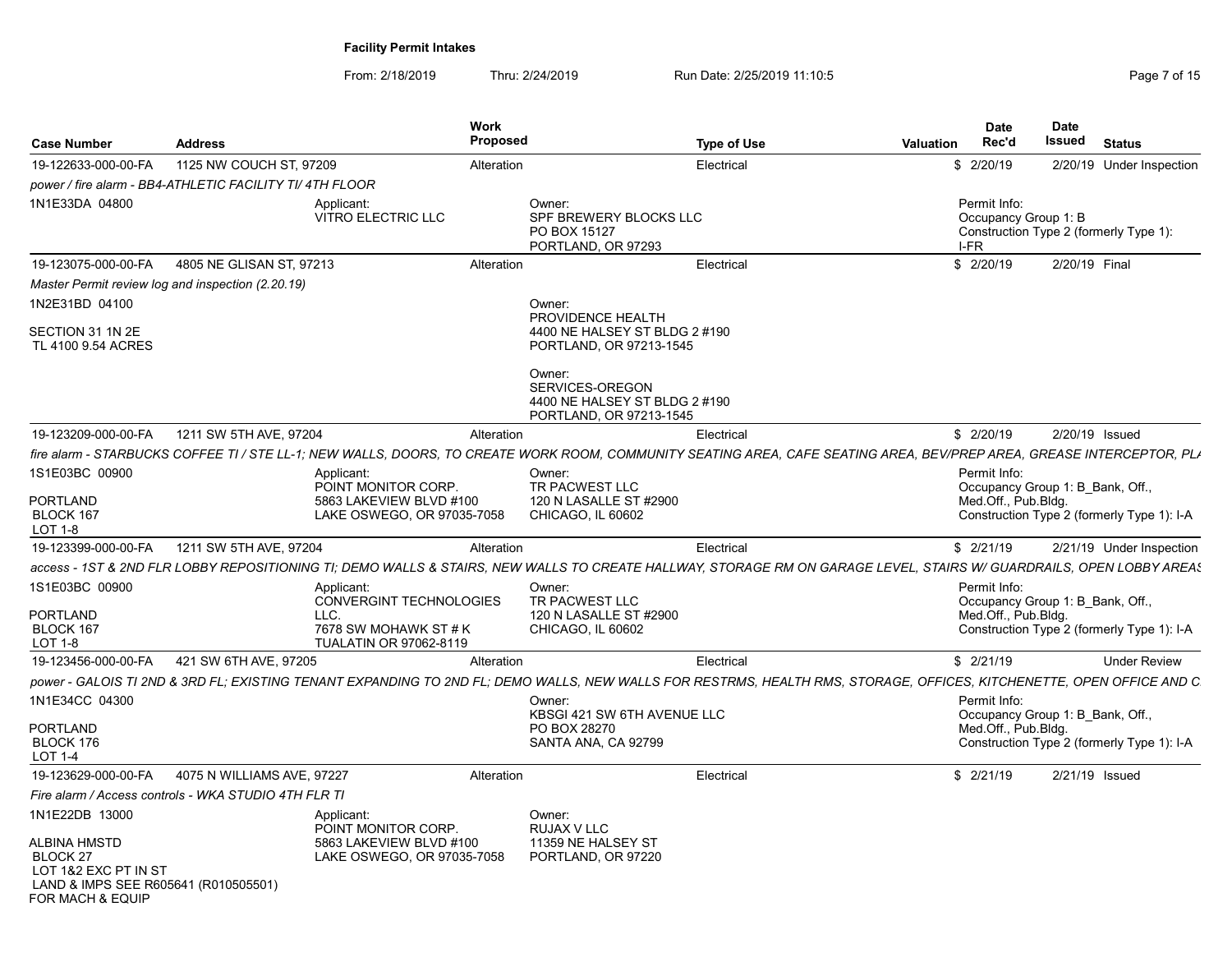| <b>Case Number</b>                        | <b>Address</b>                                  |                                                                                           | Work<br>Proposed |                                                                                                    | <b>Type of Use</b> | <b>Valuation</b>                                                                                                                                                   | <b>Date</b><br>Rec'd                 | Date<br><b>Issued</b> Status                 |
|-------------------------------------------|-------------------------------------------------|-------------------------------------------------------------------------------------------|------------------|----------------------------------------------------------------------------------------------------|--------------------|--------------------------------------------------------------------------------------------------------------------------------------------------------------------|--------------------------------------|----------------------------------------------|
| 19-123632-000-00-FA                       | 4859 N LAGOON AVE, 97217                        |                                                                                           | Alteration       |                                                                                                    | Electrical         |                                                                                                                                                                    | \$2/21/19                            | 2/21/19 Issued                               |
|                                           |                                                 |                                                                                           |                  |                                                                                                    |                    | power, fire alarm - DAIMLER CORP 17 MEZZANINE & EXTERIOR ENTRY; NEW EXTERIOR WINDOWS, ENTRY DOOR, CANOPY, WALKWAY; INTERIOR DEMO WALLS, NEW WALLS TO CREATE BATHRM |                                      |                                              |
| 1N1E20AD 00300<br>SECTION 20 1N 1E        |                                                 | Applicant:<br>HEIL ELECTRIC CO.<br>8425 SE STARK ST                                       |                  | Owner:<br>JOHN R ESTEY<br>5001 N LAGOON AVE                                                        |                    |                                                                                                                                                                    |                                      |                                              |
| TL 300 1.45 ACRES                         |                                                 | PORTLAND OR 97216-1137                                                                    |                  | PORTLAND, OR 97217-7634                                                                            |                    |                                                                                                                                                                    |                                      |                                              |
| 19-123685-000-00-FA                       | 308 SW 2ND AVE, 97204                           |                                                                                           | Alteration       |                                                                                                    | Electrical         |                                                                                                                                                                    | \$2/21/19                            | 2/21/19 Issued                               |
| power / Fire alarm - SWINERTON 1ST FLR TI |                                                 |                                                                                           |                  |                                                                                                    |                    |                                                                                                                                                                    |                                      |                                              |
| 1N1E34CD 04600                            |                                                 | Applicant:<br>COCHRAN INC. dba BROADWAY<br><b>ELECTRIC</b><br>220<br>TIGARD OR 97223-8061 |                  | Owner:<br>PR BLOCK 300 LLC<br>308 SW 2ND AVE<br>7550 SW TECH CENTER DR STE PORTLAND, OR 97204-3402 |                    |                                                                                                                                                                    |                                      |                                              |
|                                           | 19-123844-000-00-FA 17860 NE AIRPORT WAY, 97230 |                                                                                           | Alteration       |                                                                                                    | Electrical         |                                                                                                                                                                    | \$2/22/19                            | <b>Under Review</b>                          |
| power - SPECIALTY CONTRACTORS NW TI       |                                                 |                                                                                           |                  |                                                                                                    |                    |                                                                                                                                                                    |                                      |                                              |
| 1N3E19D 00101                             |                                                 |                                                                                           |                  | Owner:<br>PACIFIC REALTY ASSOCIATES LP<br>15350 SW SEQUOIA PKWY #300<br>TIGARD, OR 97224-7175      |                    |                                                                                                                                                                    |                                      |                                              |
| 19-123861-000-00-FA                       | 111 SW 5TH AVE, 97204-3626                      |                                                                                           | Alteration       |                                                                                                    | Electrical         |                                                                                                                                                                    | \$2/22/19                            | <b>Under Review</b>                          |
|                                           | power - SAMUELS YOELIN KANTOR 36TH FLR TI       |                                                                                           |                  |                                                                                                    |                    |                                                                                                                                                                    |                                      |                                              |
| 1N1E34CD 01300                            |                                                 |                                                                                           |                  |                                                                                                    |                    |                                                                                                                                                                    | Permit Info:<br>Occupancy Group 1: B | Construction Type 2 (formerly Type 1): I-A   |
| 19-123865-000-00-FA                       | 3303 N MISSISSIPPI AVE, 97227                   |                                                                                           | Alteration       |                                                                                                    | Electrical         |                                                                                                                                                                    | \$2/22/19                            | <b>Under Review</b>                          |
| power - VOICEBOX SUITE 310 TI             |                                                 |                                                                                           |                  |                                                                                                    |                    |                                                                                                                                                                    |                                      |                                              |
| 1N1E27BA 04500                            |                                                 |                                                                                           |                  | Owner:<br>SOUTHERN MISS LLC<br>1409 NE 17TH AVE<br>PORTLAND, OR 97232-1494                         |                    |                                                                                                                                                                    |                                      |                                              |
| 19-123867-000-00-FA                       | 5115 N LAGOON AVE, 97217                        |                                                                                           | Alteration       |                                                                                                    | Electrical         |                                                                                                                                                                    | \$2/22/19                            | 2/22/19 Final                                |
|                                           |                                                 |                                                                                           |                  | CORP 2 - BEDPLATE - CRANEWAY EXTENSION - RELOCATE CIRCUITS AND TRANSFORMERFL-5115-C2-#74           |                    |                                                                                                                                                                    |                                      |                                              |
| 1N1E20AB 00800                            |                                                 | Applicant:<br>HEIL ELECTRIC CO.<br>8425 SE STARK ST<br>PORTLAND OR 97216-1137             |                  | Owner:<br>FREIGHTLINER CORPORATION<br>PO BOX 3820<br>PORTLAND, OR 97208                            |                    |                                                                                                                                                                    | Permit Info:<br>Occupancy Group 1: B | Construction Type 2 (formerly Type 1): III-N |
| power - CAROLLO ENGINEERS TI 5TH FL       | 19-123877-000-00-FA 707 SW WASHINGTON ST, 97205 |                                                                                           | Alteration       |                                                                                                    | Electrical         |                                                                                                                                                                    | \$2/22/19                            | <b>Under Review</b>                          |
| 1N1E34CC 04600                            |                                                 |                                                                                           |                  | Owner:<br><b>UBCT PARTNERSHIP</b><br>111 SW COLUMBIA ST #1380<br>PORTLAND, OR 97201                |                    |                                                                                                                                                                    | Permit Info:<br>Occupancy Group 1: B | Construction Type 2 (formerly Type 1): I-A   |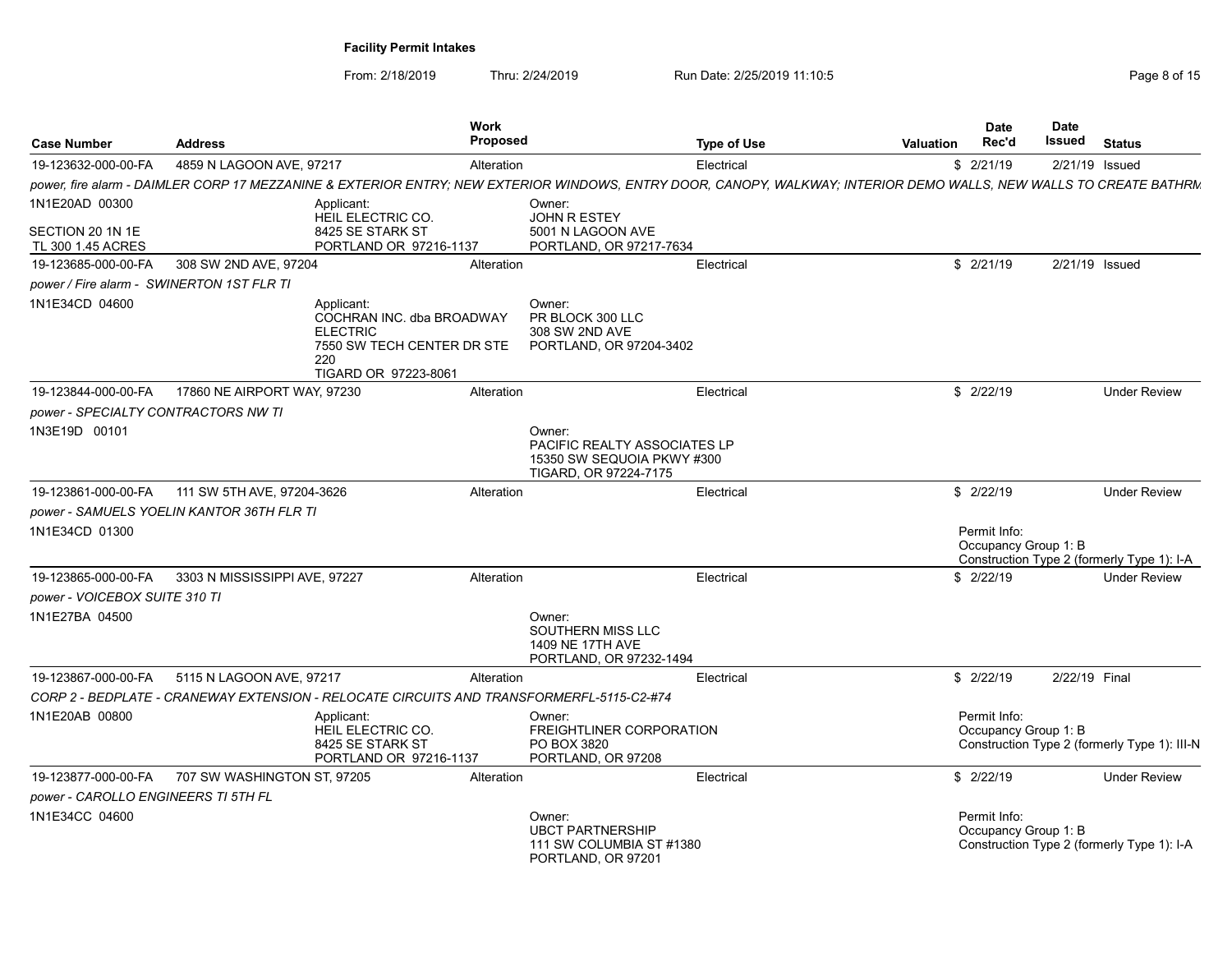| 421 SW 6TH AVE, 97205<br>2/22/19 Issued<br>19-123879-000-00-FA<br>Alteration<br>\$2/22/19<br>Electrical<br>power - COATES KOKES 13TH FLR TI; MINOR DEMO, REMODEL CONFERENCE RMS, OFFICE, CEILING, FLOORING, FINISHES AND ELEC<br>1N1E34CC 04300<br>Permit Info:<br>Applicant:<br>Owner:<br>DYNALECTRIC CO.<br>KBSGI 421 SW 6TH AVENUE LLC<br>Occupancy Group 1: B Bank, Off.,<br><b>PORTLAND</b><br>5711 SW HOOD AVE.<br>PO BOX 28270<br>Med.Off., Pub.Bldg.<br>BLOCK 176<br>PORTLAND OR 97239-3716<br>SANTA ANA, CA 92799<br><b>LOT 1-4</b><br>1211 SW 5TH AVE, 97204<br>2/22/19 Issued<br>19-124150-000-00-FA<br>Alteration<br>Electrical<br>\$2/22/19<br>1S1E03BC 00900<br>Permit Info:<br>Applicant:<br>Owner:<br>XTREME COMMUNICATIONS INC.<br>TR PACWEST LLC<br>Occupancy Group 1: B Bank, Off.,<br><b>PO BOX 272</b><br>120 N LASALLE ST #2900<br>Med.Off., Pub.Bldg.<br>BLOCK 167<br>TROUTDALE OR 97060-0272<br>CHICAGO, IL 60602<br>LOT 1-8<br>19-124358-000-00-FA<br>1875 NW FRONT AVE, 97209<br>\$2/22/19<br>Electrical<br>Alteration<br>CCB - Contractor:<br>Applicant:<br>Owner:<br>Permit Info:<br>VITRO ELECTRIC LLC<br>PARK OFFICE LLC<br>VITRO ELECTRIC LLC<br>Occupancy Group 1: B_Bank, Off.,<br>Med.Off., Pub.Bldg.<br>900 7TH ST NW #600<br>18489 S FERGUSON RD<br>WASHINGTON, DC 20001<br>OREGON CITY, OR 97045<br>1875 NW FRONT AVE, 97209<br>Electrical<br>\$2/22/19<br>2/22/19 Issued<br>19-124364-000-00-FA<br>Alteration<br>hvac controls - FORMULA 3 1ST FLR TI; 1ST TIME TENANT, CREATE RECEPTION, LOCKER AREA, OFFICE, VANITY RM, SHOWERS, BATHRMS, WORKOUT RMS, CEILING, ELEC<br>1N1E28DC 00100<br>CCB - Contractor:<br>Permit Info:<br>Applicant:<br>Owner:<br>ALLIANT SYSTEMS LLC.<br>PARK OFFICE LLC<br><b>ALLIANT SYSTEMS LLC</b><br>Occupancy Group 1: B Bank, Off.,<br>351 NW 12TH AVE<br>Med.Off., Pub.Bldg.<br>1600 NW 167TH PL. SUITE 330<br>900 7TH ST NW #600<br>BEAVERTON, OR 97005<br>WASHINGTON, DC 20001<br>PORTLAND, OR 97209<br>19-124383-000-00-FA<br>310 SW 4TH AVE, 97204<br>Electrical<br>\$2/22/19<br>Alteration<br><b>Under Review</b><br>Permit Info:<br>Owner:<br>BEND EXPRESS HOTEL LLC<br>Occupancy Group 1: B Bank, Off.,<br>16115 SW 1ST ST #201<br>Med.Off., Pub.Blda.<br>BLOCK 46<br>SHERWOOD, OR 97140<br><b>LOT 7&amp;8</b><br>19-124388-000-00-FA<br>218 SW 1ST AVE, 97204<br>Electrica<br>\$2/22/19<br>2/22/19 Issued<br>Alteration<br>1N1E34DC 02700<br>CCB - Contractor:<br>Applicant:<br>Owner:<br>IES COMMERCIAL INC.<br><b>IES COMMERCIAL INC</b><br>LEX INDUSTRIES LLC<br>PORTLAND<br>16135 SW 74TH AVE.<br>PO BOX 780<br>5433 WESTHEIMER SUITE 500<br>BLOCK 26<br>HOOD RIVER, OR 97031<br>HOUSTON, TX 77056<br>TIGARD, OR 97224-7994<br>LOT 7&8 TL 2700<br>2/25/19 Issued | <b>Case Number</b>  | <b>Address</b>            | <b>Work</b><br><b>Proposed</b> | Type of Use | <b>Date</b><br>Rec'd<br>Valuation | <b>Date</b><br>Issued | <b>Status</b> |
|----------------------------------------------------------------------------------------------------------------------------------------------------------------------------------------------------------------------------------------------------------------------------------------------------------------------------------------------------------------------------------------------------------------------------------------------------------------------------------------------------------------------------------------------------------------------------------------------------------------------------------------------------------------------------------------------------------------------------------------------------------------------------------------------------------------------------------------------------------------------------------------------------------------------------------------------------------------------------------------------------------------------------------------------------------------------------------------------------------------------------------------------------------------------------------------------------------------------------------------------------------------------------------------------------------------------------------------------------------------------------------------------------------------------------------------------------------------------------------------------------------------------------------------------------------------------------------------------------------------------------------------------------------------------------------------------------------------------------------------------------------------------------------------------------------------------------------------------------------------------------------------------------------------------------------------------------------------------------------------------------------------------------------------------------------------------------------------------------------------------------------------------------------------------------------------------------------------------------------------------------------------------------------------------------------------------------------------------------------------------------------------------------------------------------------------------------------------------------------------------------------------------------------------------------------------------------------------------------------------------------------------------------------------------------------------------------------------------------------------------------|---------------------|---------------------------|--------------------------------|-------------|-----------------------------------|-----------------------|---------------|
| Construction Type 2 (formerly Type 1): I-A<br>access cabling - 1ST & 2ND FLR LOBBY REPOSITIONING TI: DEMO WALLS & STAIRS. NEW WALLS TO CREATE HALLWAY. STORAGE RM ON GARAGE LEVEL. STAIRS W/ GUARDRAILS. OPEN LOBBY<br>Construction Type 2 (formerly Type 1): I-A<br>2/22/19 Under Inspection<br>Construction Type 2 (formerly Type 1): II-A<br>Construction Type 2 (formerly Type 1): II-A<br>Construction Type 2 (formerly Type 1): I-A                                                                                                                                                                                                                                                                                                                                                                                                                                                                                                                                                                                                                                                                                                                                                                                                                                                                                                                                                                                                                                                                                                                                                                                                                                                                                                                                                                                                                                                                                                                                                                                                                                                                                                                                                                                                                                                                                                                                                                                                                                                                                                                                                                                                                                                                                                          |                     |                           |                                |             |                                   |                       |               |
| <b>PORTLAND</b><br>pwr - FORMULA 3 1ST FLR TI; 1ST TIME TENANT, OCCUPANCY A3, CREATE RECEPTION, LOCKER AREA, OFFICE, VANITY RM, SHOWERS, BATHRMS, WORKOUT RMS, CEILING ELEC<br>1N1E28DC 00100<br>pwr - TIMBER DENTAL SUITE 100 TI; CREATE RECEPTION & WAITING AREA, BATHRM, CONSULT RM, TREATMENT RMS, PANO RM, STERILE/LAB, HYGIENE RM, SURGICAL RM, OFFICE, CEILING,<br>1N1E34CD 05800<br>pwr - WYNDHAM PDX OFFSITE SALES OFFICE 1ST FLR TI; CREATE - 1ST FLR RECEPTION/WAITING AREA, BEVERAGE STATIONS, PRESENTATION RM, SALES AREA, BULLPEN RM, BATHRMS, OF                                                                                                                                                                                                                                                                                                                                                                                                                                                                                                                                                                                                                                                                                                                                                                                                                                                                                                                                                                                                                                                                                                                                                                                                                                                                                                                                                                                                                                                                                                                                                                                                                                                                                                                                                                                                                                                                                                                                                                                                                                                                                                                                                                                    |                     |                           |                                |             |                                   |                       |               |
| PORTLAND                                                                                                                                                                                                                                                                                                                                                                                                                                                                                                                                                                                                                                                                                                                                                                                                                                                                                                                                                                                                                                                                                                                                                                                                                                                                                                                                                                                                                                                                                                                                                                                                                                                                                                                                                                                                                                                                                                                                                                                                                                                                                                                                                                                                                                                                                                                                                                                                                                                                                                                                                                                                                                                                                                                                           |                     |                           |                                |             |                                   |                       |               |
|                                                                                                                                                                                                                                                                                                                                                                                                                                                                                                                                                                                                                                                                                                                                                                                                                                                                                                                                                                                                                                                                                                                                                                                                                                                                                                                                                                                                                                                                                                                                                                                                                                                                                                                                                                                                                                                                                                                                                                                                                                                                                                                                                                                                                                                                                                                                                                                                                                                                                                                                                                                                                                                                                                                                                    |                     |                           |                                |             |                                   |                       |               |
|                                                                                                                                                                                                                                                                                                                                                                                                                                                                                                                                                                                                                                                                                                                                                                                                                                                                                                                                                                                                                                                                                                                                                                                                                                                                                                                                                                                                                                                                                                                                                                                                                                                                                                                                                                                                                                                                                                                                                                                                                                                                                                                                                                                                                                                                                                                                                                                                                                                                                                                                                                                                                                                                                                                                                    |                     |                           |                                |             |                                   |                       |               |
|                                                                                                                                                                                                                                                                                                                                                                                                                                                                                                                                                                                                                                                                                                                                                                                                                                                                                                                                                                                                                                                                                                                                                                                                                                                                                                                                                                                                                                                                                                                                                                                                                                                                                                                                                                                                                                                                                                                                                                                                                                                                                                                                                                                                                                                                                                                                                                                                                                                                                                                                                                                                                                                                                                                                                    |                     |                           |                                |             |                                   |                       |               |
|                                                                                                                                                                                                                                                                                                                                                                                                                                                                                                                                                                                                                                                                                                                                                                                                                                                                                                                                                                                                                                                                                                                                                                                                                                                                                                                                                                                                                                                                                                                                                                                                                                                                                                                                                                                                                                                                                                                                                                                                                                                                                                                                                                                                                                                                                                                                                                                                                                                                                                                                                                                                                                                                                                                                                    |                     |                           |                                |             |                                   |                       |               |
|                                                                                                                                                                                                                                                                                                                                                                                                                                                                                                                                                                                                                                                                                                                                                                                                                                                                                                                                                                                                                                                                                                                                                                                                                                                                                                                                                                                                                                                                                                                                                                                                                                                                                                                                                                                                                                                                                                                                                                                                                                                                                                                                                                                                                                                                                                                                                                                                                                                                                                                                                                                                                                                                                                                                                    |                     |                           |                                |             |                                   |                       |               |
|                                                                                                                                                                                                                                                                                                                                                                                                                                                                                                                                                                                                                                                                                                                                                                                                                                                                                                                                                                                                                                                                                                                                                                                                                                                                                                                                                                                                                                                                                                                                                                                                                                                                                                                                                                                                                                                                                                                                                                                                                                                                                                                                                                                                                                                                                                                                                                                                                                                                                                                                                                                                                                                                                                                                                    |                     |                           |                                |             |                                   |                       |               |
|                                                                                                                                                                                                                                                                                                                                                                                                                                                                                                                                                                                                                                                                                                                                                                                                                                                                                                                                                                                                                                                                                                                                                                                                                                                                                                                                                                                                                                                                                                                                                                                                                                                                                                                                                                                                                                                                                                                                                                                                                                                                                                                                                                                                                                                                                                                                                                                                                                                                                                                                                                                                                                                                                                                                                    |                     |                           |                                |             |                                   |                       |               |
|                                                                                                                                                                                                                                                                                                                                                                                                                                                                                                                                                                                                                                                                                                                                                                                                                                                                                                                                                                                                                                                                                                                                                                                                                                                                                                                                                                                                                                                                                                                                                                                                                                                                                                                                                                                                                                                                                                                                                                                                                                                                                                                                                                                                                                                                                                                                                                                                                                                                                                                                                                                                                                                                                                                                                    |                     |                           |                                |             |                                   |                       |               |
|                                                                                                                                                                                                                                                                                                                                                                                                                                                                                                                                                                                                                                                                                                                                                                                                                                                                                                                                                                                                                                                                                                                                                                                                                                                                                                                                                                                                                                                                                                                                                                                                                                                                                                                                                                                                                                                                                                                                                                                                                                                                                                                                                                                                                                                                                                                                                                                                                                                                                                                                                                                                                                                                                                                                                    |                     |                           |                                |             |                                   |                       |               |
|                                                                                                                                                                                                                                                                                                                                                                                                                                                                                                                                                                                                                                                                                                                                                                                                                                                                                                                                                                                                                                                                                                                                                                                                                                                                                                                                                                                                                                                                                                                                                                                                                                                                                                                                                                                                                                                                                                                                                                                                                                                                                                                                                                                                                                                                                                                                                                                                                                                                                                                                                                                                                                                                                                                                                    |                     |                           |                                |             |                                   |                       |               |
|                                                                                                                                                                                                                                                                                                                                                                                                                                                                                                                                                                                                                                                                                                                                                                                                                                                                                                                                                                                                                                                                                                                                                                                                                                                                                                                                                                                                                                                                                                                                                                                                                                                                                                                                                                                                                                                                                                                                                                                                                                                                                                                                                                                                                                                                                                                                                                                                                                                                                                                                                                                                                                                                                                                                                    |                     |                           |                                |             |                                   |                       |               |
|                                                                                                                                                                                                                                                                                                                                                                                                                                                                                                                                                                                                                                                                                                                                                                                                                                                                                                                                                                                                                                                                                                                                                                                                                                                                                                                                                                                                                                                                                                                                                                                                                                                                                                                                                                                                                                                                                                                                                                                                                                                                                                                                                                                                                                                                                                                                                                                                                                                                                                                                                                                                                                                                                                                                                    |                     |                           |                                |             |                                   |                       |               |
|                                                                                                                                                                                                                                                                                                                                                                                                                                                                                                                                                                                                                                                                                                                                                                                                                                                                                                                                                                                                                                                                                                                                                                                                                                                                                                                                                                                                                                                                                                                                                                                                                                                                                                                                                                                                                                                                                                                                                                                                                                                                                                                                                                                                                                                                                                                                                                                                                                                                                                                                                                                                                                                                                                                                                    |                     |                           |                                |             |                                   |                       |               |
|                                                                                                                                                                                                                                                                                                                                                                                                                                                                                                                                                                                                                                                                                                                                                                                                                                                                                                                                                                                                                                                                                                                                                                                                                                                                                                                                                                                                                                                                                                                                                                                                                                                                                                                                                                                                                                                                                                                                                                                                                                                                                                                                                                                                                                                                                                                                                                                                                                                                                                                                                                                                                                                                                                                                                    |                     |                           |                                |             |                                   |                       |               |
|                                                                                                                                                                                                                                                                                                                                                                                                                                                                                                                                                                                                                                                                                                                                                                                                                                                                                                                                                                                                                                                                                                                                                                                                                                                                                                                                                                                                                                                                                                                                                                                                                                                                                                                                                                                                                                                                                                                                                                                                                                                                                                                                                                                                                                                                                                                                                                                                                                                                                                                                                                                                                                                                                                                                                    |                     |                           |                                |             |                                   |                       |               |
|                                                                                                                                                                                                                                                                                                                                                                                                                                                                                                                                                                                                                                                                                                                                                                                                                                                                                                                                                                                                                                                                                                                                                                                                                                                                                                                                                                                                                                                                                                                                                                                                                                                                                                                                                                                                                                                                                                                                                                                                                                                                                                                                                                                                                                                                                                                                                                                                                                                                                                                                                                                                                                                                                                                                                    |                     |                           |                                |             |                                   |                       |               |
|                                                                                                                                                                                                                                                                                                                                                                                                                                                                                                                                                                                                                                                                                                                                                                                                                                                                                                                                                                                                                                                                                                                                                                                                                                                                                                                                                                                                                                                                                                                                                                                                                                                                                                                                                                                                                                                                                                                                                                                                                                                                                                                                                                                                                                                                                                                                                                                                                                                                                                                                                                                                                                                                                                                                                    |                     |                           |                                |             |                                   |                       |               |
|                                                                                                                                                                                                                                                                                                                                                                                                                                                                                                                                                                                                                                                                                                                                                                                                                                                                                                                                                                                                                                                                                                                                                                                                                                                                                                                                                                                                                                                                                                                                                                                                                                                                                                                                                                                                                                                                                                                                                                                                                                                                                                                                                                                                                                                                                                                                                                                                                                                                                                                                                                                                                                                                                                                                                    | 19-124548-000-00-FA | 100 NE FARRAGUT ST. 97211 | Alteration                     | Electrical  | \$2/22/19                         |                       |               |
| power, low voltage - GRON CHOCOLATE UNIT 09, 102 & 103 TI; 1ST TIME TENANT, OCCUPANCY F1 & B, NEW WALLS TO CREATE PRIVATE OFFICE, CREATIVE OFFICE, STORAGE RMS, PACKAGING.                                                                                                                                                                                                                                                                                                                                                                                                                                                                                                                                                                                                                                                                                                                                                                                                                                                                                                                                                                                                                                                                                                                                                                                                                                                                                                                                                                                                                                                                                                                                                                                                                                                                                                                                                                                                                                                                                                                                                                                                                                                                                                                                                                                                                                                                                                                                                                                                                                                                                                                                                                         |                     |                           |                                |             |                                   |                       |               |
| 1N1E10DD 08000<br>Permit Info:<br>Applicant:<br>Owner:<br>JC ELECTRIC INC.<br>GENERAL ASSEMBLY LLC<br>Occupancy Group 1: F-1_Industrial Plant -<br><b>LOVES ADD</b><br>118 NW 184TH ST<br>36435 SE GORDON CREEK RD<br>Factory, Mod.Hazard<br><b>BLOCK 1&amp;2 TL 8000</b><br>RIDGEFIELD WA 98642-5766<br>CORBETT, OR 97019<br>Construction Type 2 (formerly Type 1): V-B                                                                                                                                                                                                                                                                                                                                                                                                                                                                                                                                                                                                                                                                                                                                                                                                                                                                                                                                                                                                                                                                                                                                                                                                                                                                                                                                                                                                                                                                                                                                                                                                                                                                                                                                                                                                                                                                                                                                                                                                                                                                                                                                                                                                                                                                                                                                                                           |                     |                           |                                |             |                                   |                       |               |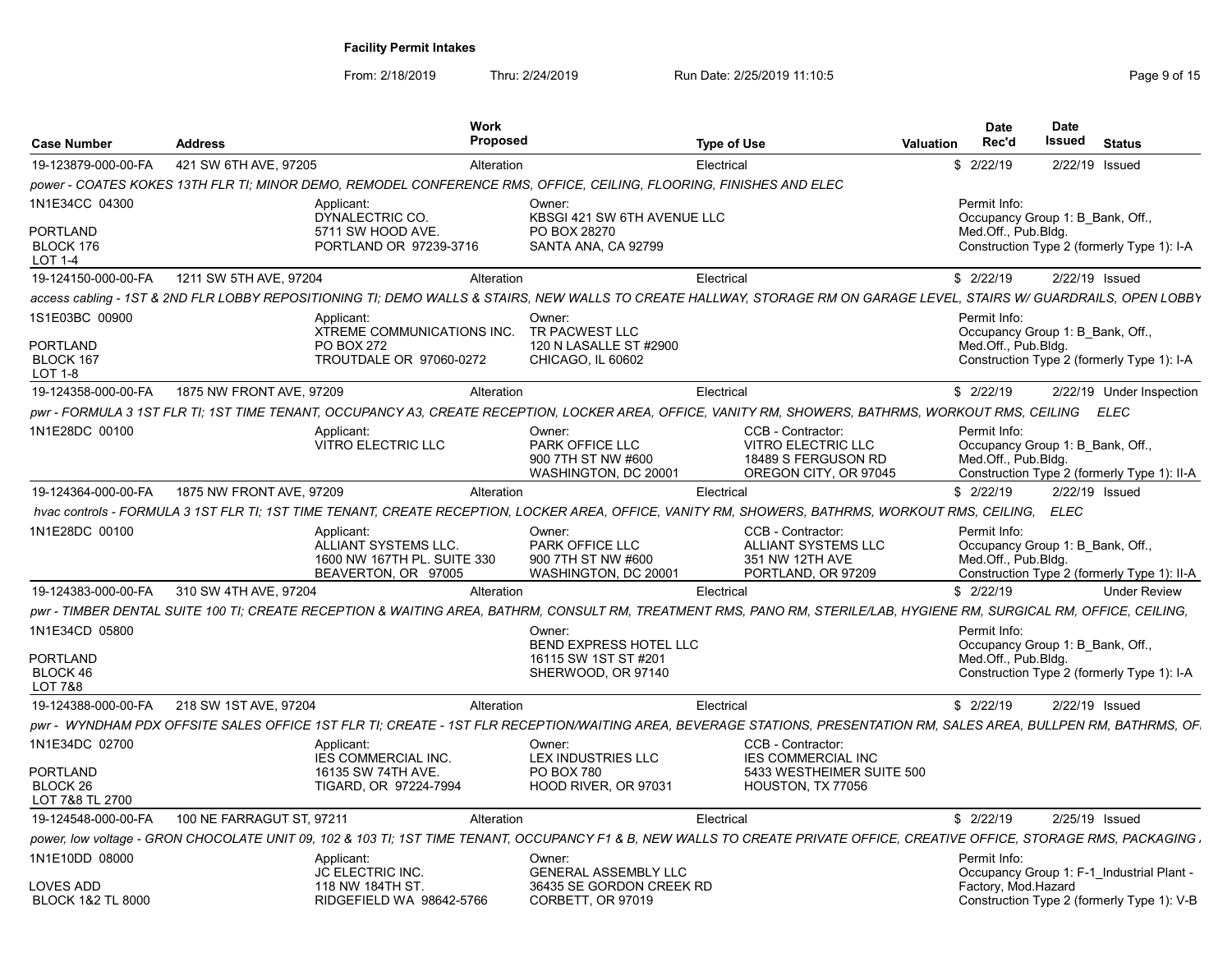| <b>Case Number</b>                                                                                                                                                | <b>Address</b>                                           | Work                                                                                                                                 | <b>Proposed</b>                                                                    | <b>Type of Use</b>                                                                                                                                                         | Valuation        | <b>Date</b><br>Rec'd                                                    | Date<br>Issued | <b>Status</b>                               |
|-------------------------------------------------------------------------------------------------------------------------------------------------------------------|----------------------------------------------------------|--------------------------------------------------------------------------------------------------------------------------------------|------------------------------------------------------------------------------------|----------------------------------------------------------------------------------------------------------------------------------------------------------------------------|------------------|-------------------------------------------------------------------------|----------------|---------------------------------------------|
| 19-122000-000-00-FA                                                                                                                                               | 4747 N CHANNEL AVE, 97217                                | Alteration                                                                                                                           |                                                                                    | <b>Fire Alarms</b>                                                                                                                                                         | \$15,000 2/19/19 |                                                                         |                | 2/19/19 Issued                              |
|                                                                                                                                                                   |                                                          | Add/relocate 33 smoke detectors, 27 Strobes and 42 Horn/strobes for levels 1-3.                                                      |                                                                                    |                                                                                                                                                                            |                  |                                                                         |                |                                             |
| 1N1E20 00109<br>PARTITION PLAT 2003-38<br>LOT 2 TL 109<br>LAND & IMPS SEE R540481 (R649831503) &<br>R540494 (R649831515) & R672244<br>(R649831517) FOR OTHER IMPS |                                                          | Applicant:<br><b>GARY EADES</b><br><b>COCHRAN ELECTRIC</b><br>7550 SW TECH CENTER DR.<br><b>SUITE 220</b><br>PORTLAND, OR<br>97223   | Owner:<br>PO BOX 3820<br>Owner:<br>PO BOX 3820                                     | PORT OF PORTLAND(LEASED<br>PORTLAND, OR 97208-3849<br>DAIMLER TRUCKS NA LLC<br>PORTLAND, OR 97208-3849                                                                     |                  | Permit Info:<br>Occupancy Group 1: B                                    |                | Construction Type 2 (formerly Type 1): II-B |
| 19-122035-000-00-FA                                                                                                                                               | 1 SW COLUMBIA ST, 97258                                  | Alteration                                                                                                                           |                                                                                    | <b>Fire Alarms</b>                                                                                                                                                         |                  | \$4,296 2/19/19                                                         | 2/19/19 Final  |                                             |
| Add 2 Strobes for #730 TI.                                                                                                                                        |                                                          |                                                                                                                                      |                                                                                    |                                                                                                                                                                            |                  |                                                                         |                |                                             |
| 1S1E03BD 01800<br>PORTLAND<br>BLOCK 114<br>LOT 1-8                                                                                                                |                                                          | Applicant:<br><b>SCOTT KLEIN</b><br><b>CHRISTENSON ELECTRIC</b><br>17201 NE SACRAMENTO ST<br>PORTLAND, OR 97230-5941                 | Owner:<br>PORTLAND, OR 97258                                                       | UMPQUA PLAZA PROPERTY LLC<br>1 SW COLUMBIA ST #445                                                                                                                         |                  |                                                                         |                |                                             |
| 19-122270-000-00-FA                                                                                                                                               | 700 NE MULTNOMAH ST, 97232                               | Alteration                                                                                                                           |                                                                                    | <b>Fire Alarms</b>                                                                                                                                                         | \$10,000 2/19/19 |                                                                         | 2/19/19 Final  |                                             |
|                                                                                                                                                                   |                                                          | ST 1500 - INSTALL NEW STROBE BOOSTER PANEL, RELOCATE EXISTING STROBES - 10 DEVICES                                                   |                                                                                    |                                                                                                                                                                            |                  |                                                                         |                |                                             |
| 1N1E35BB 02601<br>LLOYD BLOCKS<br>LOT <sub>1</sub>                                                                                                                |                                                          | Applicant:<br><b>SCOTT</b><br>CHRISTENSON ELECTRIC, INC                                                                              | Owner:                                                                             | AAT LLOYD DISTRICT LLC<br>11455 EL CAMINO REAL #200<br>SAN DIEGO, CA 92130-2047                                                                                            |                  | Permit Info:<br>Occupancy Group 1: B Bank, Off.,<br>Med.Off., Pub.Bldg. |                |                                             |
| 19-122323-000-00-FA                                                                                                                                               | 310 SW 4TH AVE, 97204                                    | Alteration                                                                                                                           |                                                                                    | <b>Fire Alarms</b>                                                                                                                                                         |                  | \$4,212 2/19/19                                                         |                | 2/19/19 Issued                              |
|                                                                                                                                                                   | Add/relocate 3 Strobes, and 3 Horn/strobes for #1018 TI. |                                                                                                                                      |                                                                                    |                                                                                                                                                                            |                  |                                                                         |                |                                             |
| 1N1E34CD 05800<br>PORTLAND<br>BLOCK 46<br>LOT 7&8                                                                                                                 |                                                          | Applicant:<br>Miranda Castle<br>JOHNSON CONTROLS FIRE<br><b>PROTECTION LP</b><br>6305 SW Rosewood St, Ste A<br>Lake Oswego, OR 97035 | Owner:<br>16115 SW 1ST ST #201                                                     | <b>BEND EXPRESS HOTEL LLC</b><br>SHERWOOD, OR 97140                                                                                                                        |                  | Permit Info:<br>Occupancy Group 1: B Bank, Off.,<br>Med.Off., Pub.Bldg. |                | Construction Type 2 (formerly Type 1): I-A  |
| 19-123068-000-00-FA                                                                                                                                               | 2730 SW MOODY AVE, 97201                                 | Alteration                                                                                                                           |                                                                                    | <b>Fire Alarms</b>                                                                                                                                                         |                  | \$7,261 2/20/19                                                         |                | 2/20/19 Issued                              |
|                                                                                                                                                                   | CLSB - ADD AND RELOCATE DEVICES FOR TI - 5 DEVICES       |                                                                                                                                      |                                                                                    |                                                                                                                                                                            |                  |                                                                         |                |                                             |
| 1S1E10 00200                                                                                                                                                      |                                                          | Applicant:<br><b>JEFF HILL</b><br>OREGON ELECTRIC GROUP<br>1709 SE 3RD AVE<br>PORTLAND, OR 97213                                     | Owner:<br>OREGON HEALTH<br>Owner:<br><b>SCIENCE</b><br>Owner:<br><b>UNIVERSITY</b> | 3181 SW SAM JACKSON PARK RD<br>PORTLAND, OR 97239-3011<br>3181 SW SAM JACKSON PARK RD<br>PORTLAND, OR 97239-3011<br>3181 SW SAM JACKSON PARK RD<br>PORTLAND, OR 97239-3011 |                  | Permit Info:<br>Occupancy Group 1: B Bank, Off.,<br>Med.Off., Pub.Bldg. |                | Construction Type 2 (formerly Type 1): I-A  |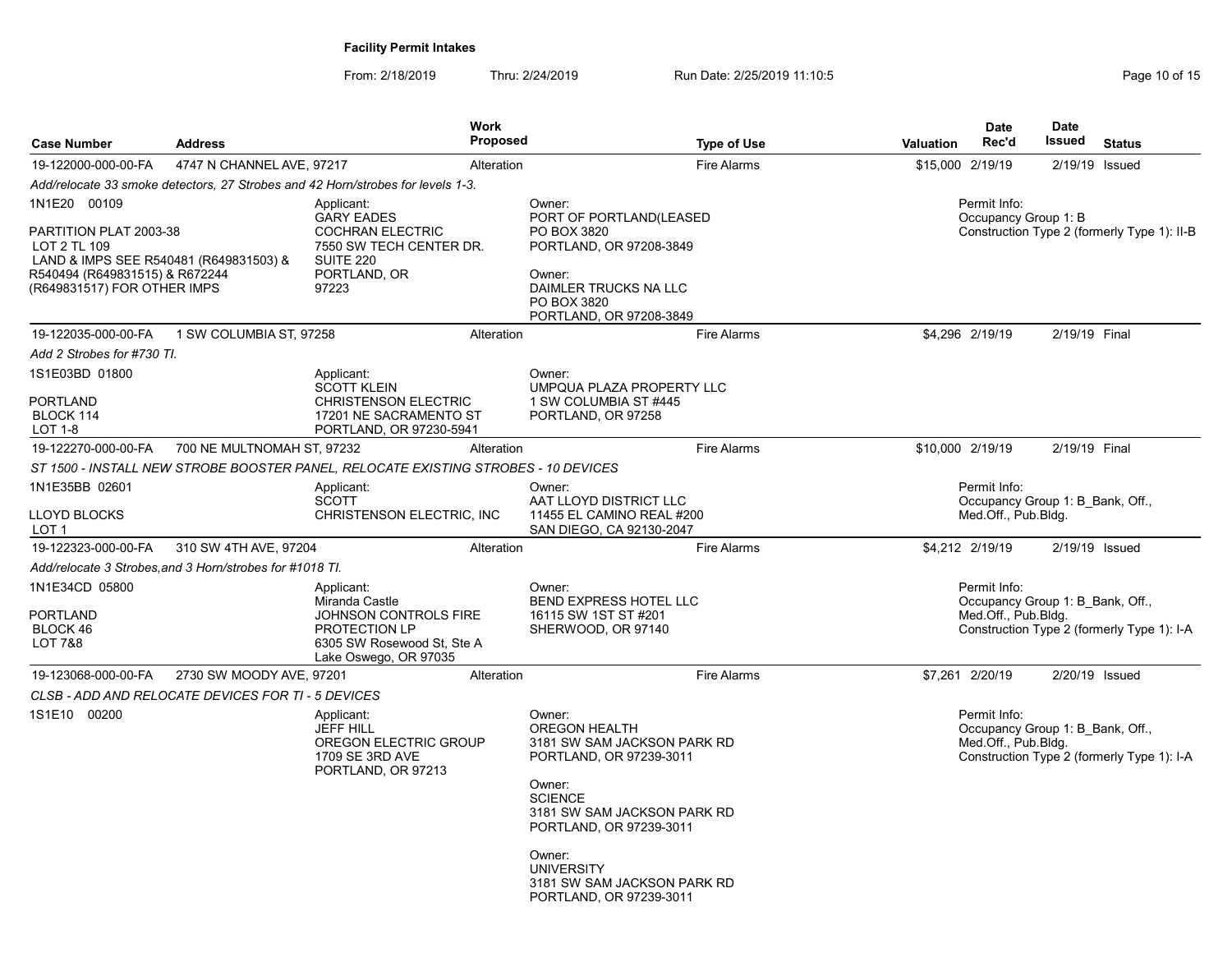| <b>Case Number</b>                                              | <b>Address</b>                                |                                                                                                                                                         | <b>Work</b><br><b>Proposed</b> |                                                                                                                                                                          | <b>Type of Use</b>                                                                                                                             | <b>Valuation</b>  | <b>Date</b><br>Rec'd                         | <b>Date</b><br>Issued | <b>Status</b>                              |
|-----------------------------------------------------------------|-----------------------------------------------|---------------------------------------------------------------------------------------------------------------------------------------------------------|--------------------------------|--------------------------------------------------------------------------------------------------------------------------------------------------------------------------|------------------------------------------------------------------------------------------------------------------------------------------------|-------------------|----------------------------------------------|-----------------------|--------------------------------------------|
| 19-123557-000-00-FA                                             | 900 SW 5TH AVE, 97204                         |                                                                                                                                                         | Alteration                     |                                                                                                                                                                          | <b>Fire Alarms</b>                                                                                                                             | \$404,858 2/21/19 |                                              | 2/21/19 Issued        |                                            |
|                                                                 |                                               |                                                                                                                                                         |                                | STD INS CTR - REPLACE EXISTING ADDRESSABLE FIRE ALARM SYSTEM WITH NEW ADDRESSABLE FIRE ALARM SYSTEM. ALL FIELD DEVICES AND WIRING REMAIN AS IS                           |                                                                                                                                                |                   |                                              |                       |                                            |
| 1S1E03BB 00200<br>PORTLAND<br>BLOCK 59<br>LOT 1-8               |                                               | Applicant:<br><b>MATT CHAIKA</b><br><b>HUGHES ELECTRICAL</b><br><b>CONTRACTORS</b><br>5592 NE CLARA LANE<br>HILLSBORO, OR 97124                         |                                | Owner:<br>STANDARD INS CO (LEASE MULT<br><b>LAW LIBRARY</b><br>PO BOX 711<br>PORTLAND, OR 97204                                                                          |                                                                                                                                                |                   | Permit Info:<br>Occupancy Group 1: B<br>I-FR |                       | Construction Type 2 (formerly Type 1):     |
| 19-122321-000-00-FA                                             | 8832 N SYRACUSE ST, 97203                     |                                                                                                                                                         | Alteration                     |                                                                                                                                                                          | <b>Fire Sprinklers</b>                                                                                                                         |                   | \$1 2/19/19                                  | 2/20/19 Issued        |                                            |
|                                                                 |                                               | UNDERGROUND - INSTALL 9' OF 6" FIRE LINE; INCLUDES 676 VAULT WITH 6" DCDA                                                                               |                                |                                                                                                                                                                          |                                                                                                                                                |                   |                                              |                       |                                            |
| 1N1W12BA 11300<br>JAMES JOHNS ADD<br>BLOCK 31<br><b>LOT 2-4</b> |                                               | Applicant:<br>Laura Brown<br>LAUZON CONTRACTING LLC<br>13577 SE Willingham Court<br>Clackamas, OR 97015                                                 |                                | Owner:<br><b>HOUSING AUTHORITY OF</b><br>135 SW ASH ST<br>PORTLAND, OR 97204-3540<br>Owner:<br>PORTLAND OREGON<br>135 SW ASH ST<br>PORTLAND, OR 97204-3540               |                                                                                                                                                |                   |                                              |                       |                                            |
| 19-124141-000-00-FA                                             | 707 SW WASHINGTON ST, 97205                   |                                                                                                                                                         | Alteration                     |                                                                                                                                                                          | <b>Fire Sprinklers</b>                                                                                                                         |                   | \$1 2/22/19                                  |                       | <b>Under Review</b>                        |
|                                                                 |                                               | SPRINKLER - MODIFY LEVEL 5 FIRE SPRINKLER SYSTEM FOR NEW FLOOR AND CEILING LAYOUT.                                                                      |                                |                                                                                                                                                                          |                                                                                                                                                |                   |                                              |                       |                                            |
| 1N1E34CC 04600                                                  |                                               | Applicant:<br><b>UWE PARTH</b><br><b>BASIC FIRE PROTECTION</b><br>8135 NE MARTIN LUTHER KING JR PORTLAND, OR 97201<br><b>BLVD</b><br>PORTLAND, OR 97211 |                                | Owner:<br><b>UBCT PARTNERSHIP</b><br>111 SW COLUMBIA ST #1380                                                                                                            |                                                                                                                                                |                   | Permit Info:<br>Occupancy Group 1: B         |                       | Construction Type 2 (formerly Type 1): I-A |
| 19-122696-000-00-FA                                             | 3033 NW YEON AVE, 97210                       |                                                                                                                                                         | Alteration                     |                                                                                                                                                                          | Mechanical                                                                                                                                     |                   | \$17,000 2/20/19                             |                       | <b>Under Review</b>                        |
|                                                                 |                                               | F3/ TENANT A & EXTERIOR WORK; INSTALL NEW TYPE 1 HOOD AND ELEC                                                                                          |                                |                                                                                                                                                                          |                                                                                                                                                |                   |                                              |                       |                                            |
| 1N1E29AD 00100<br>SECTION 29 1N 1E<br>TL 100 2.68 ACRES         |                                               | Applicant:<br>ROLLAND WALTERS<br><b>BULLDOG MECHANICAL</b><br>3307 NE 39TH ST<br>VANCOUVER, WA 98661                                                    |                                | Owner:<br><b>HARSCH INVESTMENT</b><br>1121 SW SALMON ST SUITE 500<br>PORTLAND, OR 97205<br>Owner:<br>PROPERTIES LLC<br>1121 SW SALMON ST SUITE 500<br>PORTLAND, OR 97205 | CCB - Contractor:<br>ROLLAND WALTERS<br><b>BULLDOG MECHANICAL &amp;</b><br>REMODELING INC<br>3307 NE 39TH STREET<br>VANCOUVER, WA 98661        |                   |                                              |                       |                                            |
| 19-122778-000-00-FA                                             | 70 N MASON ST, 97217                          |                                                                                                                                                         | Alteration                     |                                                                                                                                                                          | Mechanical                                                                                                                                     |                   | \$1,500 2/20/19                              |                       | <b>Under Review</b>                        |
|                                                                 | B2/SIT STILL SALON TI /VENT FOR CLOTHES DRYER |                                                                                                                                                         |                                |                                                                                                                                                                          |                                                                                                                                                |                   |                                              |                       |                                            |
| 1N1E22DB 13000A1                                                |                                               | Applicant:<br>ROLLAND WALTERS<br><b>BULLDOG MECHANICAL</b><br>3307 NE 39TH ST<br>VANCOUVER, WA 98661                                                    |                                | Owner:<br>RUJAX V LLC<br>11359 NE HALSEY ST<br>PORTLAND, OR 97220                                                                                                        | CCB - Contractor:<br>ROLLAND WALTERS<br><b>BULLDOG MECHANICAL &amp;</b><br><b>REMODELING INC</b><br>3307 NE 39TH STREET<br>VANCOUVER, WA 98661 |                   |                                              |                       |                                            |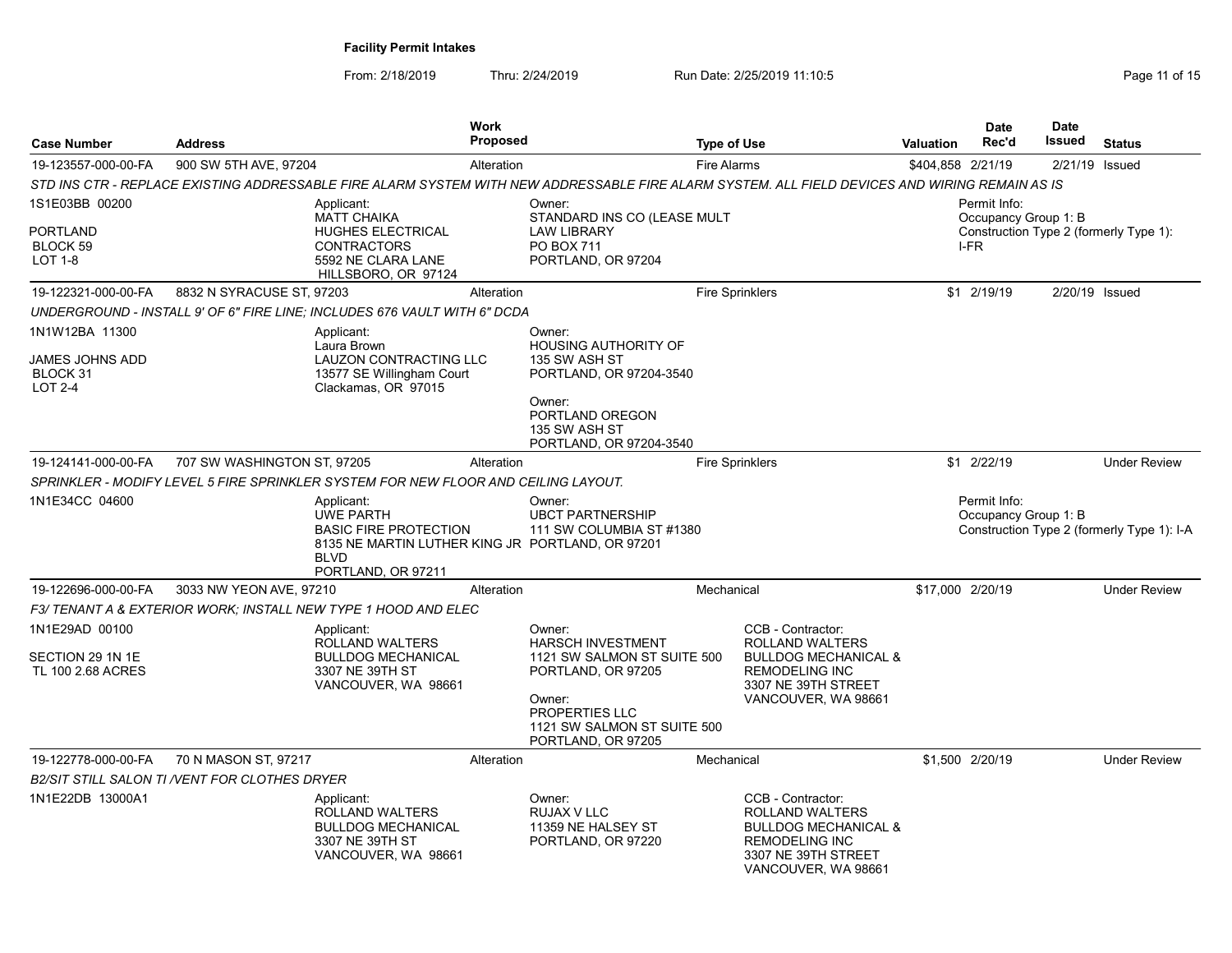| <b>Case Number</b>                                                                                                                                                | <b>Address</b>            | <b>Work</b>                                                                                                                        | <b>Proposed</b> |                                                                                                                                                                                 | <b>Type of Use</b> |                                                                                                                            | Valuation | <b>Date</b><br>Rec'd                              | <b>Date</b><br>Issued | <b>Status</b>                               |
|-------------------------------------------------------------------------------------------------------------------------------------------------------------------|---------------------------|------------------------------------------------------------------------------------------------------------------------------------|-----------------|---------------------------------------------------------------------------------------------------------------------------------------------------------------------------------|--------------------|----------------------------------------------------------------------------------------------------------------------------|-----------|---------------------------------------------------|-----------------------|---------------------------------------------|
| 19-123050-000-00-FA                                                                                                                                               | 2031 NW FRONT AVE, 97209  |                                                                                                                                    | Alteration      |                                                                                                                                                                                 | Mechanical         |                                                                                                                            |           | \$35,149 2/20/19                                  |                       | <b>Under Review</b>                         |
|                                                                                                                                                                   |                           | F12/ COMMISSARY CAFE TI; INSTALL DUCTWORK, GRILLES, DIFFUSERS, FAN COILS, EXHAUST FAN, HOT WATER TANK, PLUMB AND ELEC              |                 |                                                                                                                                                                                 |                    |                                                                                                                            |           |                                                   |                       |                                             |
| 1N1E28DC 00100                                                                                                                                                    |                           | Applicant:<br><b>GEORGE LEKAS</b><br>351 NW 12TH AVE<br>PORTLAND, OR 97209                                                         |                 | Owner:<br>PARK OFFICE LLC<br>900 7TH ST NW #600<br>WASHINGTON, DC 20001                                                                                                         |                    | CCB - Contractor:<br>ALLIANT SYSTEMS LLC<br>351 NW 12TH AVE<br>PORTLAND, OR 97209                                          |           | Permit Info:<br>Occupancy Group 1: A-2 Restaurant |                       | Construction Type 2 (formerly Type 1): II-A |
| 19-123113-000-00-FA                                                                                                                                               | 1455 SW BROADWAY, 97201   |                                                                                                                                    | Alteration      |                                                                                                                                                                                 | Mechanical         |                                                                                                                            |           | \$200,000 2/20/19                                 |                       | <b>Under Review</b>                         |
|                                                                                                                                                                   |                           | F23/ CABLE HUSTON 15TH FLR TI: DUCTWORK, GRILLES, DIFFUSERS, VAVS AND ELEC                                                         |                 |                                                                                                                                                                                 |                    |                                                                                                                            |           |                                                   |                       |                                             |
| 1S1E04AD 03500                                                                                                                                                    |                           | Applicant:<br><b>REBECCA FITZSIMMONS</b><br>MCKINSTRY CO<br>16790 NE MASON ST, STE 100<br>PORTLAND, OR 97230                       |                 | Owner:<br><b>BDC/SW BROADWAY LLC</b><br>1331 NW LOVEJOY ST #775<br>PORTLAND, OR 97209                                                                                           |                    | CCB - Contractor:<br>MCKINSTRY CO LLC<br>5005 3RD AVE S<br>SEATTLE, WA 98134                                               |           |                                                   |                       |                                             |
| 19-123139-000-00-FA                                                                                                                                               | 1455 SW BROADWAY, 97201   |                                                                                                                                    | Alteration      |                                                                                                                                                                                 | Mechanical         |                                                                                                                            |           | \$180,000 2/20/19                                 |                       | <b>Under Review</b>                         |
|                                                                                                                                                                   |                           | F18/ MILLIMAN LEVEL 16 TI; INSTALL DUCTWORK, GRILLES, DIFFUSERS, EXHAUST FAN, VAVS, WATER SOURCE HEAT PUMP, PIPING, PLUMB AND ELEC |                 |                                                                                                                                                                                 |                    |                                                                                                                            |           |                                                   |                       |                                             |
| 1S1E04AD 03500                                                                                                                                                    |                           | Applicant:<br><b>REBECCA FITZSIMMONS</b><br><b>MCKINSTRY CO</b><br>16790 NE MASON ST, STE 100<br>PORTLAND, OR 97230                |                 | Owner:<br><b>BDC/SW BROADWAY LLC</b><br>1331 NW LOVEJOY ST #775<br>PORTLAND, OR 97209                                                                                           |                    | CCB - Contractor:<br><b>MCKINSTRY CO LLC</b><br>5005 3RD AVE S<br>SEATTLE, WA 98134                                        |           |                                                   |                       |                                             |
| 19-123200-000-00-FA                                                                                                                                               | 4747 N CHANNEL AVE, 97217 |                                                                                                                                    | Alteration      |                                                                                                                                                                                 | Mechanical         |                                                                                                                            |           | \$543,900 2/20/19                                 |                       | <b>Under Review</b>                         |
|                                                                                                                                                                   |                           | F19/ DAIMLER TEC CORP 1 PENTHOUSE HVAC; REPLACE A-CORE COIL, PIPING, DUCTWORK AND ELEC                                             |                 |                                                                                                                                                                                 |                    |                                                                                                                            |           |                                                   |                       |                                             |
| 1N1E20 00109<br>PARTITION PLAT 2003-38<br>LOT 2 TL 109<br>LAND & IMPS SEE R540481 (R649831503) &<br>R540494 (R649831515) & R672244<br>(R649831517) FOR OTHER IMPS |                           | Applicant:<br><b>GEOFF JENKS</b><br>STREIMER SHEET METAL<br><b>WORKS, INC</b><br>740 N KNOTT ST<br>PORTLAND, OR 97227              |                 | Owner:<br>PORT OF PORTLAND(LEASED<br>PO BOX 3820<br>PORTLAND, OR 97208-3849<br>Owner:<br>DAIMLER TRUCKS NA LLC<br>PO BOX 3820<br>PORTLAND, OR 97208-3849                        |                    | CCB - Contractor:<br>STREIMER SHEET METAL WORKS Occupancy Group 1: B<br><b>INC</b><br>740 N KNOTT ST<br>PORTLAND, OR 97227 |           | Permit Info:                                      |                       | Construction Type 2 (formerly Type 1): II-B |
| 19-123698-000-00-FA                                                                                                                                               | 10123 SE MARKET ST, 97216 |                                                                                                                                    | Alteration      |                                                                                                                                                                                 | Mechanical         |                                                                                                                            |           | \$23,532 2/21/19                                  |                       | <b>Under Review</b>                         |
|                                                                                                                                                                   |                           | B2/ADVENTIST HEALTH/LOWER LEVEL - REPLACE CONDENSATE PUMP CONDENSATE TANK IN BOILER ROOM, ELEC, PLUM                               |                 |                                                                                                                                                                                 |                    |                                                                                                                            |           |                                                   |                       |                                             |
| 1S2E04A 02300<br><b>EVERGLADE</b><br>LOT 6&7 TL 2300<br>SPLIT MAP R159228 (R261601510)                                                                            |                           | Applicant:<br><b>JESSICA STORM</b><br>MACDONALD MILLER FACILITY<br><b>SOLUTIONS</b><br>12911 NE AIRPORT WAY<br>PORTLAND, OR 97230  |                 | Owner:<br>PORTLAND ADVENTIST MEDICAL JESSICA STORM<br>10123 SE MARKET ST<br>PORTLAND, OR 97216-2532<br>Owner:<br><b>CENTER</b><br>10123 SE MARKET ST<br>PORTLAND, OR 97216-2532 |                    | CCB - Contractor:<br>MACDONALD MILLER FACILITY<br>SOLUTIONS INC<br>PO BOX 47983<br>SEATTLE, WA 98146                       |           | Permit Info:<br>Occupancy Group 1: I-2            |                       | Construction Type 2 (formerly Type 1): I-A  |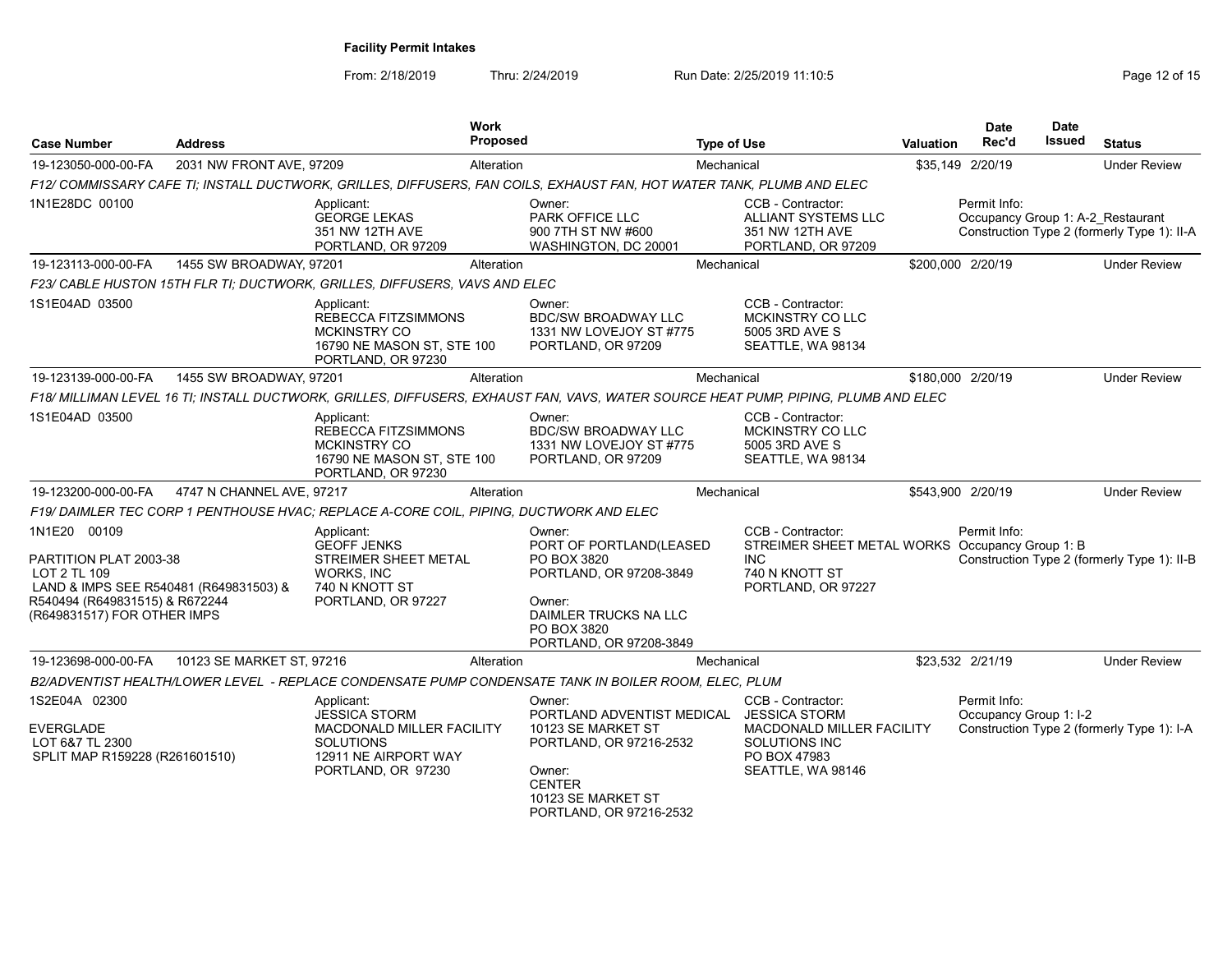From: 2/18/2019 Thru: 2/24/2019 Run Date: 2/25/2019 11:10:5<br>
Page 13 of 15

| <b>Case Number</b>                                                                  | <b>Address</b>              |                                                                                                                        | Work<br><b>Proposed</b> |                                                                                                                                                                       | <b>Type of Use</b> |                                                                                          | <b>Valuation</b> | <b>Date</b><br>Rec'd                                                    | <b>Date</b><br>Issued | <b>Status</b>                                                                    |
|-------------------------------------------------------------------------------------|-----------------------------|------------------------------------------------------------------------------------------------------------------------|-------------------------|-----------------------------------------------------------------------------------------------------------------------------------------------------------------------|--------------------|------------------------------------------------------------------------------------------|------------------|-------------------------------------------------------------------------|-----------------------|----------------------------------------------------------------------------------|
| 19-124417-000-00-FA                                                                 | 930 SW HALL ST, 97201       |                                                                                                                        | Alteration              |                                                                                                                                                                       | Mechanical         |                                                                                          | \$26,746 2/23/19 |                                                                         |                       | <b>Under Review</b>                                                              |
|                                                                                     |                             |                                                                                                                        |                         | B2/ PSU PETER STOTT CENTER RM 154 1ST FLR TI; INSTALL DUCTWORK, GRILLES, DIFFUSERS, WATER SOURCE HEAT PUMP AND ELEC                                                   |                    |                                                                                          |                  |                                                                         |                       |                                                                                  |
| 1S1E04DA 07100                                                                      |                             | Applicant:<br><b>STEVE ROUNDS</b><br>PORTLAND STATE U<br>617 SW MONTGOMERY SUITE 202<br>PORTLAND, OR 97201             |                         |                                                                                                                                                                       |                    | CCB - Contractor:<br><b>ALLIANT SYSTEMS LLC</b><br>351 NW 12TH AVE<br>PORTLAND, OR 97209 |                  |                                                                         |                       |                                                                                  |
| 19-124421-000-00-FA                                                                 | 1825 SW BROADWAY, 97201     |                                                                                                                        | Alteration              |                                                                                                                                                                       | Mechanical         |                                                                                          |                  | \$3,500 2/23/19                                                         |                       | <b>Under Review</b>                                                              |
|                                                                                     |                             |                                                                                                                        |                         | B1/ PSU SMITH MEMORIAL CNTR SUITE 433 4TH FLR MEZZ TI; INSTALL DUCTWORK. GRILLES. DIFFUSERS AND ELEC                                                                  |                    |                                                                                          |                  |                                                                         |                       |                                                                                  |
| 1S1E04DA 06300<br><b>PORTLAND</b><br>BLOCK 200<br>DEFERRED ADDITIONAL TAX LIABILITY |                             | Applicant:<br><b>STEVE ROUNDS</b><br>PORTLAND STATE U<br>PORTLAND, OR 97201                                            |                         | Owner:<br>PORTLAND STATE UNIVERSITY<br>PO BOX 751<br>617 SW MONTGOMERY SUITE 202 PORTLAND, OR 97207-0751                                                              |                    |                                                                                          |                  | Permit Info:<br>Occupancy Group 1: B                                    |                       | Construction Type 2 (formerly Type 1): I-A                                       |
| 19-124422-000-00-FA                                                                 | 13935 NE AIRPORT WAY, 97230 |                                                                                                                        | Alteration              |                                                                                                                                                                       | Mechanical         |                                                                                          | \$32,000 2/23/19 |                                                                         |                       | <b>Under Review</b>                                                              |
|                                                                                     |                             |                                                                                                                        |                         | B2/ MAKE READY TI; INSTALL DUCTWORK, GRILLES, DIFFUSERS, ROOF TOP UNITS, EXHAUST FANS, PIPING, AND ELEC                                                               |                    |                                                                                          |                  |                                                                         |                       |                                                                                  |
| 1N2E14 00302                                                                        |                             | Applicant:<br><b>JEREMY HUNT</b><br><b>EXCEL HVAC INC</b><br>PO BOX 1188<br>CANBY OR 97013                             |                         | Owner:<br><b>PROLOGIS TLF LLC</b><br>851 SW 6TH AVE #1200<br>PORTLAND, OR 97204                                                                                       |                    | CCB - Contractor:<br><b>EXCEL HVAC INC</b><br>PO BOX 1188<br>CANBY, OR 97013             |                  | Permit Info:<br>Moderate Hazard, Warehouse                              |                       | Occupancy Group 1: S-1 Storage -<br>Construction Type 2 (formerly Type 1): III-B |
| 19-122617-000-00-FA                                                                 | 1620 SW TAYLOR ST, 97205    |                                                                                                                        | Alteration              |                                                                                                                                                                       | Plumbing           |                                                                                          |                  | \$2/20/19                                                               |                       | 2/20/19 Under Inspection                                                         |
|                                                                                     |                             |                                                                                                                        |                         | F3/ HARSCH MANAGEMENT OFFICE 3RD FLR TI: DEMO WALLS. NEW WALLS TO CREATE RECEPTION AREA. OFFICES. CONFERENCE RM. PRINT/STORAGE RM. OPEN OFFICE AREA. REMODEL B        |                    |                                                                                          |                  |                                                                         |                       |                                                                                  |
| 1N1E33DC 05100<br><b>PORTLAND</b><br><b>BLOCK 320 TL 5100</b>                       |                             | Applicant:<br><b>JOHN R DUNCAN</b><br><b>GRIDLINE PLUMBING &amp; HEATING</b><br>4343 SE 37TH AVE<br>PORTLAND, OR 97202 |                         | Owner:<br>LINCOLN PLACE<br>PO BOX 2708<br>PORTLAND, OR 97208-2708                                                                                                     |                    |                                                                                          |                  |                                                                         |                       |                                                                                  |
| 19-123083-000-00-FA                                                                 | 650 NE HOLLADAY ST, 97232   |                                                                                                                        | Alteration              |                                                                                                                                                                       | Plumbing           |                                                                                          |                  | \$2/20/19                                                               |                       | 2/20/19 Under Inspection                                                         |
|                                                                                     |                             |                                                                                                                        |                         | F20/ URBAN RENAISSANCE GROUP LOWER LVL TI; MINOR DEMO, REMODEL ELEVATOR LOBBY, COMMON BATHRMS, SHOWER RM, BIKE RM, CONFERENCE RM, VESTIBULE, CEILING, FLOORING        |                    |                                                                                          |                  |                                                                         |                       |                                                                                  |
| 1N1E35BC 00400                                                                      |                             | Applicant:<br><b>RAYBORN'S PLUMBING INC</b>                                                                            |                         | Owner:<br>600 HOLLADAY LIMITED                                                                                                                                        |                    |                                                                                          |                  | Permit Info:<br>Occupancy Group 1: B Bank, Off.,                        |                       |                                                                                  |
| <b>HOLLADAYS ADD</b><br>BLOCK 82<br>LOT 1-3<br>INC PT VAC ST LOT 4&5<br>$LOT6-8$    |                             | 19990 SW CIPOLE RD<br>TUALATIN, OR 97062                                                                               |                         | <b>PARTNERSHIP</b><br>1211 SW 5TH AVE STE 2230<br>PORTLAND, OR 97204                                                                                                  |                    |                                                                                          |                  | Med.Off., Pub.Bldg.                                                     |                       | Construction Type 2 (formerly Type 1): I-A                                       |
| 19-123351-000-00-FA                                                                 | 932 SW 4TH AVE, 97204       |                                                                                                                        | Alteration              |                                                                                                                                                                       | Plumbing           |                                                                                          |                  | \$2/21/19                                                               |                       | 2/21/19 Issued                                                                   |
|                                                                                     |                             |                                                                                                                        |                         | F23/ CASE STUDY COFFEE 1ST FLR TI; REMODEL KITCHEN, CAFE SERVING AREA, BATHRM, OFFICE, CEILING, FLOORING, FINISHES, PLUMB AND ELEC.1 w/h, 1 m/s, 1 p/s, 1 lav, 1 g/i. |                    |                                                                                          |                  |                                                                         |                       |                                                                                  |
| 1S1E03BB 00300                                                                      |                             | Applicant:<br>PENINSULA PLUMBING CO<br>PO BOX 16307<br>PORTLAND, OR 97292                                              |                         | Owner:<br>STANDARD INSURANCE COMPANY<br>PO BOX 711<br>PORTLAND, OR 97204                                                                                              |                    |                                                                                          |                  | Permit Info:<br>Occupancy Group 1: B Bank, Off.,<br>Med.Off., Pub.Bldg. |                       | Construction Type 2 (formerly Type 1): I-A                                       |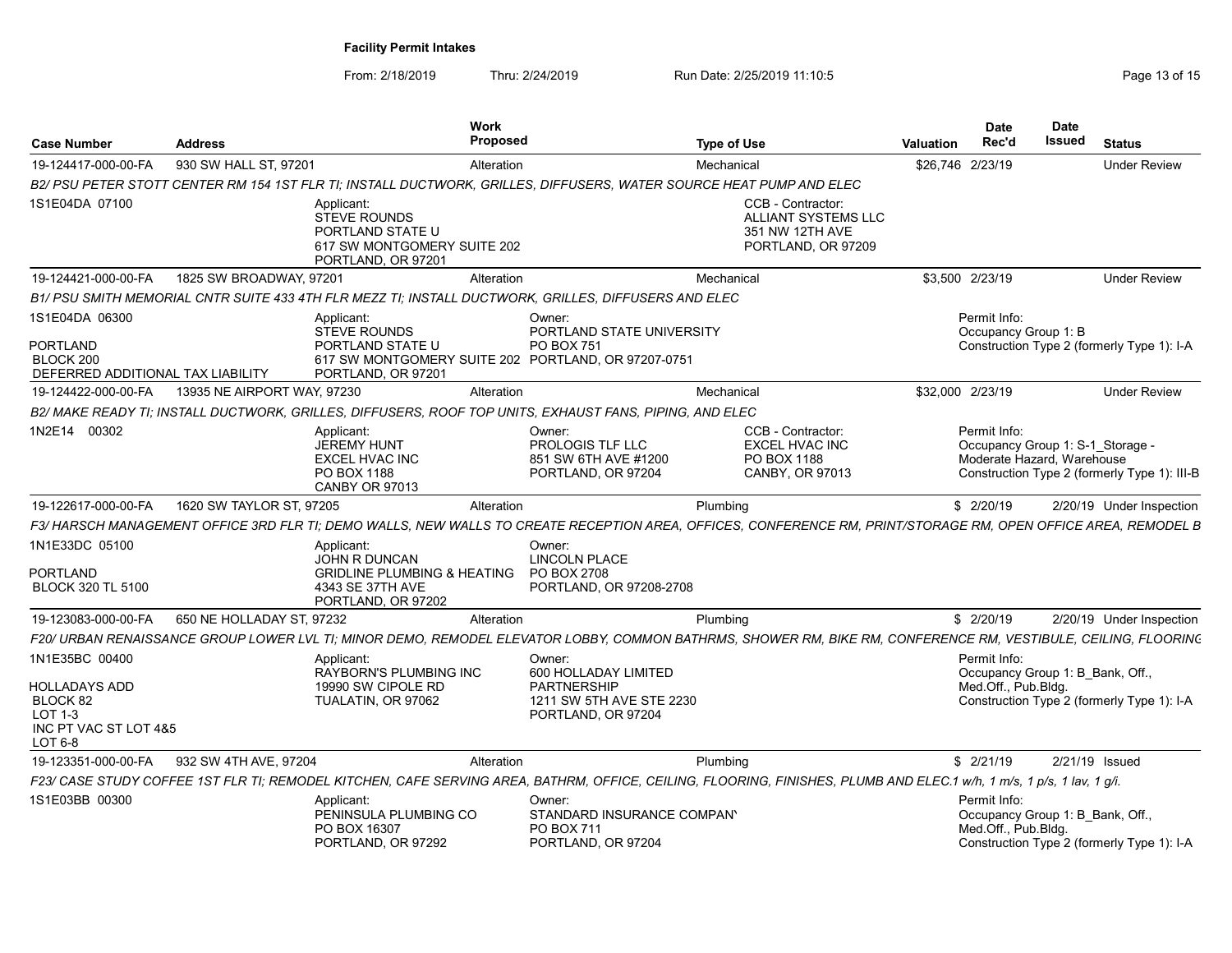| <b>Case Number</b>                                                                      | <b>Address</b>                                                                                                                                                         | <b>Work</b><br><b>Proposed</b> |                                                                         | <b>Type of Use</b> | <b>Valuation</b> | <b>Date</b><br>Rec'd                                                    | <b>Date</b><br>Issued | <b>Status</b>                               |
|-----------------------------------------------------------------------------------------|------------------------------------------------------------------------------------------------------------------------------------------------------------------------|--------------------------------|-------------------------------------------------------------------------|--------------------|------------------|-------------------------------------------------------------------------|-----------------------|---------------------------------------------|
| 19-123714-000-00-FA                                                                     | 1300 SW 5TH AVE, 97201                                                                                                                                                 | Alteration                     |                                                                         | Plumbing           |                  | \$2/21/19                                                               |                       | <b>Under Review</b>                         |
|                                                                                         | F21/ SPEC SUITE 21ST FLR TI; DEMO WALLS, NEW WALLS TO CREATE PRIVATE OFFICES, CONFERENCE RM, LOBBY AREA, KITCHEN, OPEN OFFICE AREAS, CEILING, FLOORING, FINISHES, PLU, |                                |                                                                         |                    |                  |                                                                         |                       |                                             |
| 1S1E03BC 01800                                                                          |                                                                                                                                                                        |                                | Owner:<br>SOF-XI WFP OWNER LLC                                          |                    |                  |                                                                         |                       |                                             |
| PORTLAND<br><b>BLOCK 148 TL 1800</b>                                                    |                                                                                                                                                                        |                                | 591 W PUTNAM AVE<br>GREENWICH, CT 06830                                 |                    |                  |                                                                         |                       |                                             |
| 19-123837-000-00-FA                                                                     | 1844 SW MORRISON ST. 97205                                                                                                                                             | Alteration                     |                                                                         | Plumbing           |                  | \$2/22/19                                                               |                       | 2/22/19 Issued                              |
|                                                                                         | B1/ PROVIDENCE PARK LVL 1 TI; NEW WALLS TO CONVERT HALLWAY INTO NEW BATHRM, CEILING, FLOORING, FINISHES, PLUMB AND ELEC.1 lav, 1 w/c.                                  |                                |                                                                         |                    |                  |                                                                         |                       |                                             |
| 1N1E33DC 00800                                                                          | Applicant:<br>ALLIANT SYSTEMS LLC                                                                                                                                      |                                | Owner:<br>PORTLAND CITY OF                                              |                    |                  |                                                                         |                       |                                             |
| SECTION 33 1N 1E<br>TL 800 6.95 ACRES<br>SEE R645766 (R941330531) FOR LEASED<br>ACCOUNT | 1600 NW 167TH PL STE 330<br>BEAVERTON, OR 97006                                                                                                                        |                                | 1120 SW 5TH AVE #1250<br>PORTLAND, OR 97204-1912                        |                    |                  |                                                                         |                       |                                             |
| 19-123843-000-00-FA                                                                     | 1211 SW 5TH AVE, 97204                                                                                                                                                 | Alteration                     |                                                                         | Plumbing           |                  | \$2/22/19                                                               |                       | <b>Under Review</b>                         |
|                                                                                         | F14/ COMMON LOBBY & RESTROOM 22ND FLOOR TI; REMODEL ELEVATOR LOBBY AREA, COMMON CORRIDORS, BATHRMS, CEILING, FLOORING, FINISHES, PLUMB AND ELEC Fixtures (7) 4 lavs,   |                                |                                                                         |                    |                  |                                                                         |                       |                                             |
| 1S1E03BC 00900                                                                          |                                                                                                                                                                        |                                | Owner:<br>TR PACWEST LLC                                                |                    |                  | Permit Info:<br>Occupancy Group 1: B Bank, Off.,                        |                       |                                             |
| PORTLAND                                                                                |                                                                                                                                                                        |                                | 120 N LASALLE ST #2900                                                  |                    |                  | Med.Off., Pub.Bldg.                                                     |                       |                                             |
| BLOCK 167<br>LOT 1-8                                                                    |                                                                                                                                                                        |                                | CHICAGO, IL 60602                                                       |                    |                  |                                                                         |                       | Construction Type 2 (formerly Type 1): I-A  |
| 19-123854-000-00-FA                                                                     | 1211 SW 5TH AVE, 97204                                                                                                                                                 | Alteration                     |                                                                         | Plumbing           |                  | \$2/22/19                                                               |                       | <b>Under Review</b>                         |
|                                                                                         | fixtures (7), 4 lavs, 2 water closets, 1 drinking fountain.                                                                                                            |                                |                                                                         |                    |                  |                                                                         |                       |                                             |
| 1S1E03BC 00900                                                                          |                                                                                                                                                                        |                                | Owner:                                                                  |                    |                  | Permit Info:                                                            |                       |                                             |
| PORTLAND                                                                                |                                                                                                                                                                        |                                | TR PACWEST LLC<br>120 N LASALLE ST #2900                                |                    |                  | Occupancy Group 1: B Bank, Off.,<br>Med Off., Pub Bldg.                 |                       |                                             |
| BLOCK 167<br>LOT 1-8                                                                    |                                                                                                                                                                        |                                | CHICAGO, IL 60602                                                       |                    |                  |                                                                         |                       | Construction Type 2 (formerly Type 1): I-A  |
| 19-123864-000-00-FA                                                                     | 1875 NW FRONT AVE, 97209                                                                                                                                               | Alteration                     |                                                                         | Plumbing           |                  | \$2/22/19                                                               |                       | <b>Under Review</b>                         |
|                                                                                         | F11/ FORMULA 3 1ST FLR TI: 1ST TIME TENANT, OCCUPANCY A3, NEW WALLS TO CREATE RECEPTION, LOCKER AREA, OFFICE, VANITY RM, SHOWERS, BATHRMS, WORKOUT RMS, CEILING, FL(   |                                |                                                                         |                    |                  |                                                                         |                       |                                             |
| 1N1E28DC 00100                                                                          |                                                                                                                                                                        |                                | Owner:<br>PARK OFFICE LLC<br>900 7TH ST NW #600<br>WASHINGTON, DC 20001 |                    |                  | Permit Info:<br>Occupancy Group 1: B Bank, Off.,<br>Med.Off., Pub.Bldg. |                       | Construction Type 2 (formerly Type 1): II-A |
| 19-123941-000-00-FA                                                                     | 1 SW COLUMBIA ST. 97258                                                                                                                                                | Alteration                     |                                                                         | Plumbing           |                  | \$2/22/19                                                               |                       | <b>Under Review</b>                         |
|                                                                                         | F14/ SPEC SUITE 1120 TI; DEMO WALLS, NEW WALLS TO CREATE OFFICES, CONFERENCE RM, BREAKRM, SERVER RM, RECEPTION AREA, OPEN OFFICE AREA, CEILING, FLOORING, FINISHES,    |                                |                                                                         |                    |                  |                                                                         |                       |                                             |
| 1S1E03BD 01800                                                                          |                                                                                                                                                                        |                                | Owner:<br>UMPQUA PLAZA PROPERTY LLC                                     |                    |                  |                                                                         |                       |                                             |
| <b>PORTLAND</b><br>BLOCK 114<br><b>LOT 1-8</b>                                          |                                                                                                                                                                        |                                | 1 SW COLUMBIA ST #445<br>PORTLAND, OR 97258                             |                    |                  |                                                                         |                       |                                             |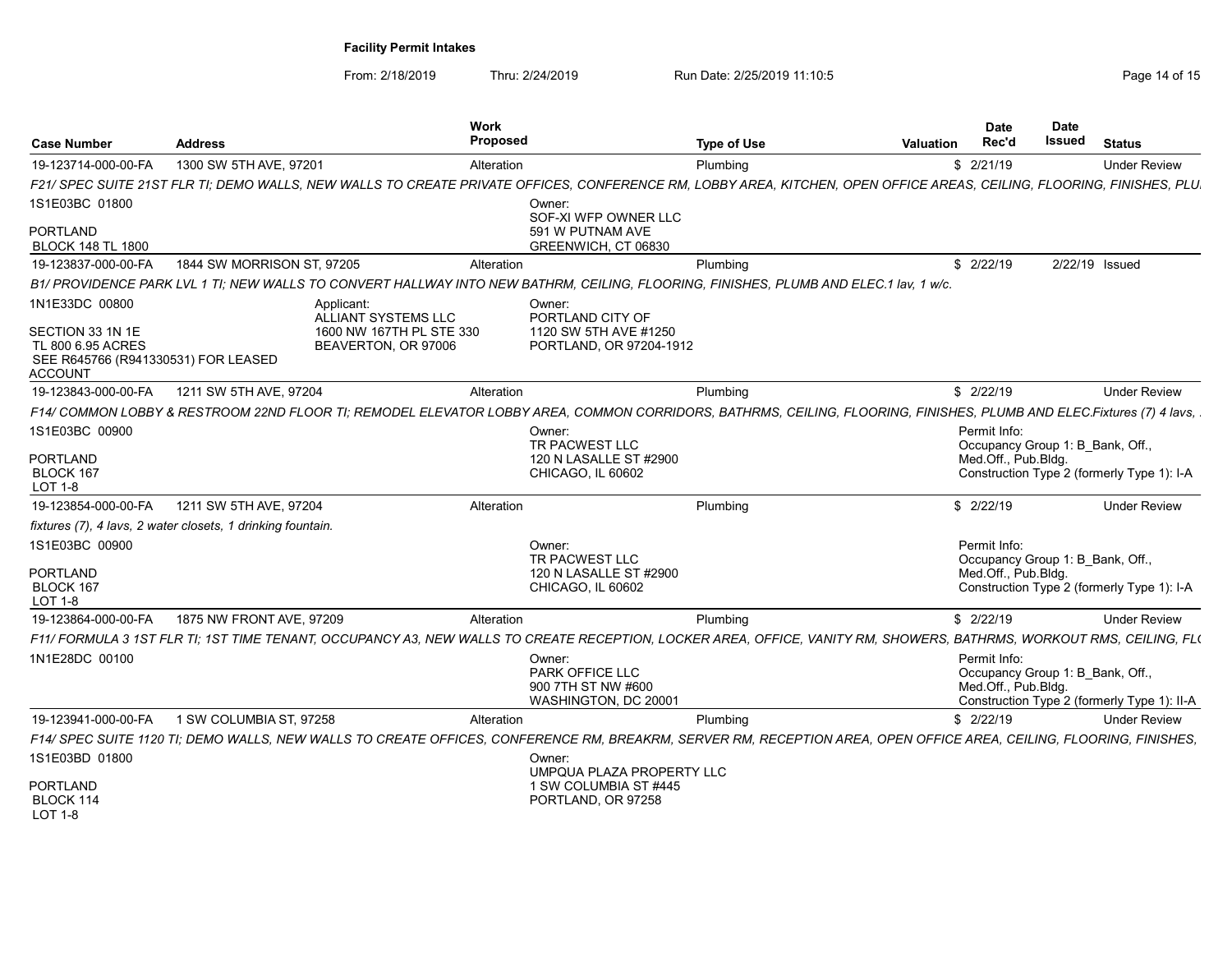| <b>Case Number</b>                                                               | <b>Address</b>             |                                                                           | Work<br>Proposed |                                                                   | <b>Type of Use</b>                                                                                                                                                     | <b>Valuation</b> | <b>Date</b><br>Rec'd | Date<br>Issued   | <b>Status</b>                                                |
|----------------------------------------------------------------------------------|----------------------------|---------------------------------------------------------------------------|------------------|-------------------------------------------------------------------|------------------------------------------------------------------------------------------------------------------------------------------------------------------------|------------------|----------------------|------------------|--------------------------------------------------------------|
| 19-124053-000-00-FA                                                              | 4075 N WILLIAMS AVE, 97227 |                                                                           | Alteration       |                                                                   | Plumbing                                                                                                                                                               |                  | \$2/22/19            | $2/22/19$ Issued |                                                              |
|                                                                                  |                            |                                                                           |                  |                                                                   | F1/WKA STUDIO 4TH FLR TI; 1ST TIME TENANT, OCCUPANCY B, NEW WALLS TO CREATE OFFICES, FILE RM, KITCHENETTE, OPEN OFFICE AREA, CEILING, FLOORING, FINISHES, PLUMB AND EL |                  |                      |                  |                                                              |
| 1N1E22DB 13000<br>ALBINA HMSTD<br>BLOCK 27                                       |                            | Applicant:<br>RUSSELL MUONIO<br>RUSSELL & SONS PLUMBING INC<br>PO BOX 192 |                  | Owner:<br>RUJAX V LLC<br>11359 NE HALSEY ST<br>PORTLAND, OR 97220 |                                                                                                                                                                        |                  |                      |                  |                                                              |
| LOT 1&2 EXC PT IN ST<br>LAND & IMPS SEE R605641 (R010505501)<br>FOR MACH & EQUIP |                            | BATTLE GROUND, WA 98604                                                   |                  |                                                                   |                                                                                                                                                                        |                  |                      |                  |                                                              |
| Total # of FA Alteration permit intakes: 80                                      |                            |                                                                           |                  |                                                                   |                                                                                                                                                                        |                  |                      |                  | Total valuation of FA Alteration permit intakes: \$7,018,112 |
| Total # of Facility Permit intakes: 80                                           |                            |                                                                           |                  |                                                                   |                                                                                                                                                                        |                  |                      |                  | Total valuation of Facility Permit intakes: \$7,018,112      |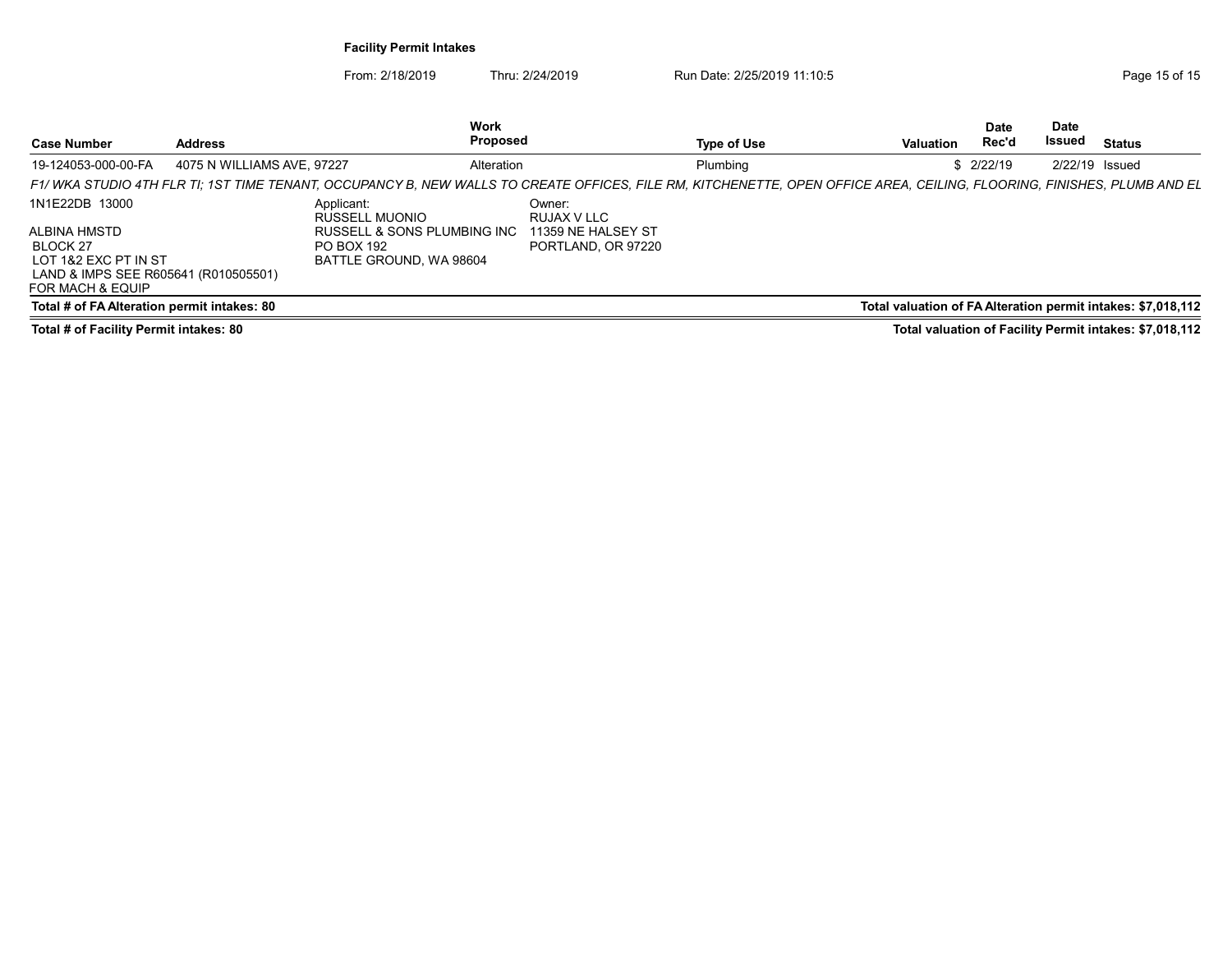## Major Project Groups Permit Intakes

From: 2/18/2019 Thru: 2/24/2019 Run Date: 2/25/2019 11:10:5

| <b>Case Number</b>                                                 | <b>Address</b>  | <b>Work</b><br><b>Proposed</b>                                                                                      |                                                                         | <b>Type of Use</b>                                                                          | Valuation                  | <b>Date</b><br>Rec'd | Date<br>Issued | <b>Status</b>                                            |
|--------------------------------------------------------------------|-----------------|---------------------------------------------------------------------------------------------------------------------|-------------------------------------------------------------------------|---------------------------------------------------------------------------------------------|----------------------------|----------------------|----------------|----------------------------------------------------------|
| 16-278764-DFS-85-MG                                                | 1200 SW 1ST AVE | Addition                                                                                                            |                                                                         | Assembly                                                                                    | \$150,000 2/20/19          |                      |                | <b>Under Review</b>                                      |
| DFS 85-automatic sliding door(1) and folding doors(2) in sallyport |                 |                                                                                                                     |                                                                         |                                                                                             |                            |                      |                |                                                          |
| 1S1E03BD 03500                                                     |                 | Applicant:<br><b>JEFF GARDNER</b><br><b>HOFFMAN CONSTRUCTION</b><br>805 SW BROADWAY<br>STE 200<br>PORTLAND OR 97205 | Owner:<br>MULTNOMAH COUNTY<br>401 N DIXON ST<br>PORTLAND, OR 97227-1865 | CCB - Contractor:<br><b>HOFFMAN CONSTRUCTION</b><br>COMPANY OF OREGON<br>PORTLAND, OR 97205 | 805 SW BROADWAY SUITE 2100 |                      |                |                                                          |
| 16-278764-DFS-86-MG                                                | 1200 SW 1ST AVE | Addition                                                                                                            |                                                                         | Assembly                                                                                    | \$750,000 2/20/19          |                      |                | <b>Under Review</b>                                      |
| DFS 86-stone system L17-PH.                                        |                 |                                                                                                                     |                                                                         |                                                                                             |                            |                      |                |                                                          |
| 1S1E03BD 03500                                                     |                 | Applicant:<br><b>JEFF GARDNER</b><br><b>HOFFMAN CONSTRUCTION</b><br>805 SW BROADWAY<br>STE 200<br>PORTLAND OR 97205 | Owner:<br>MULTNOMAH COUNTY<br>401 N DIXON ST<br>PORTLAND, OR 97227-1865 | CCB - Contractor:<br><b>HOFFMAN CONSTRUCTION</b><br>COMPANY OF OREGON<br>PORTLAND, OR 97205 | 805 SW BROADWAY SUITE 2100 |                      |                |                                                          |
| Total # of MG Addition permit intakes: 2                           |                 |                                                                                                                     |                                                                         |                                                                                             |                            |                      |                | Total valuation of MG Addition permit intakes: \$900,000 |

Total # of Major Project Groups Permit intakes: 2 Total valuation of Major Project Groups Permit intakes: \$900,000